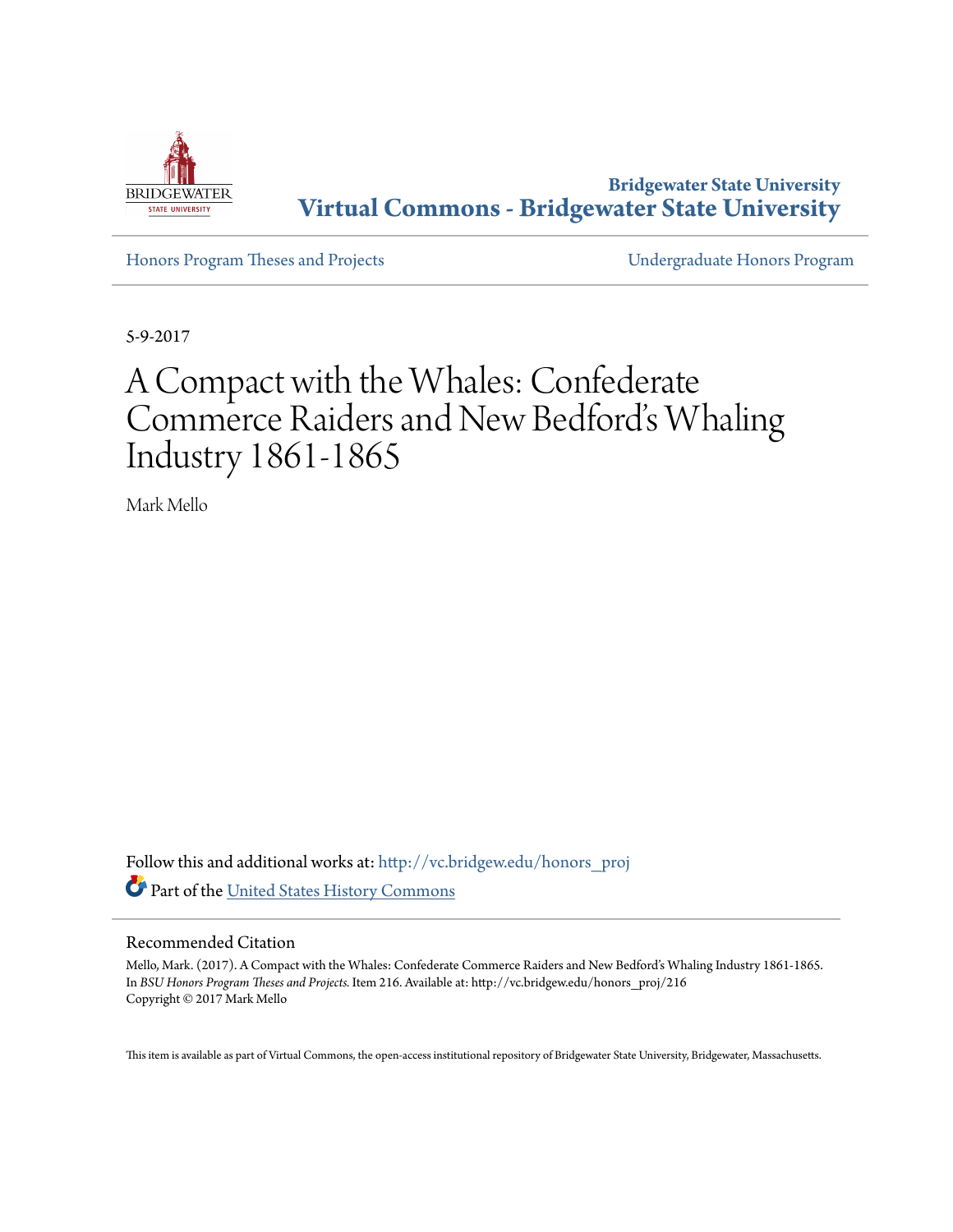## A Compact with the Whales: Confederate Commerce Raiders and New Bedford's Whaling Industry 1861-1865

Mark Mello

Submitted in Partial Completion of the Requirements for Departmental Honors in History

Bridgewater State University

May 9, 2017

Dr. Thomas Nester, Thesis Director Dr. Erin O'Connor, Committee Member Dr. Paul Rubinson, Committee Member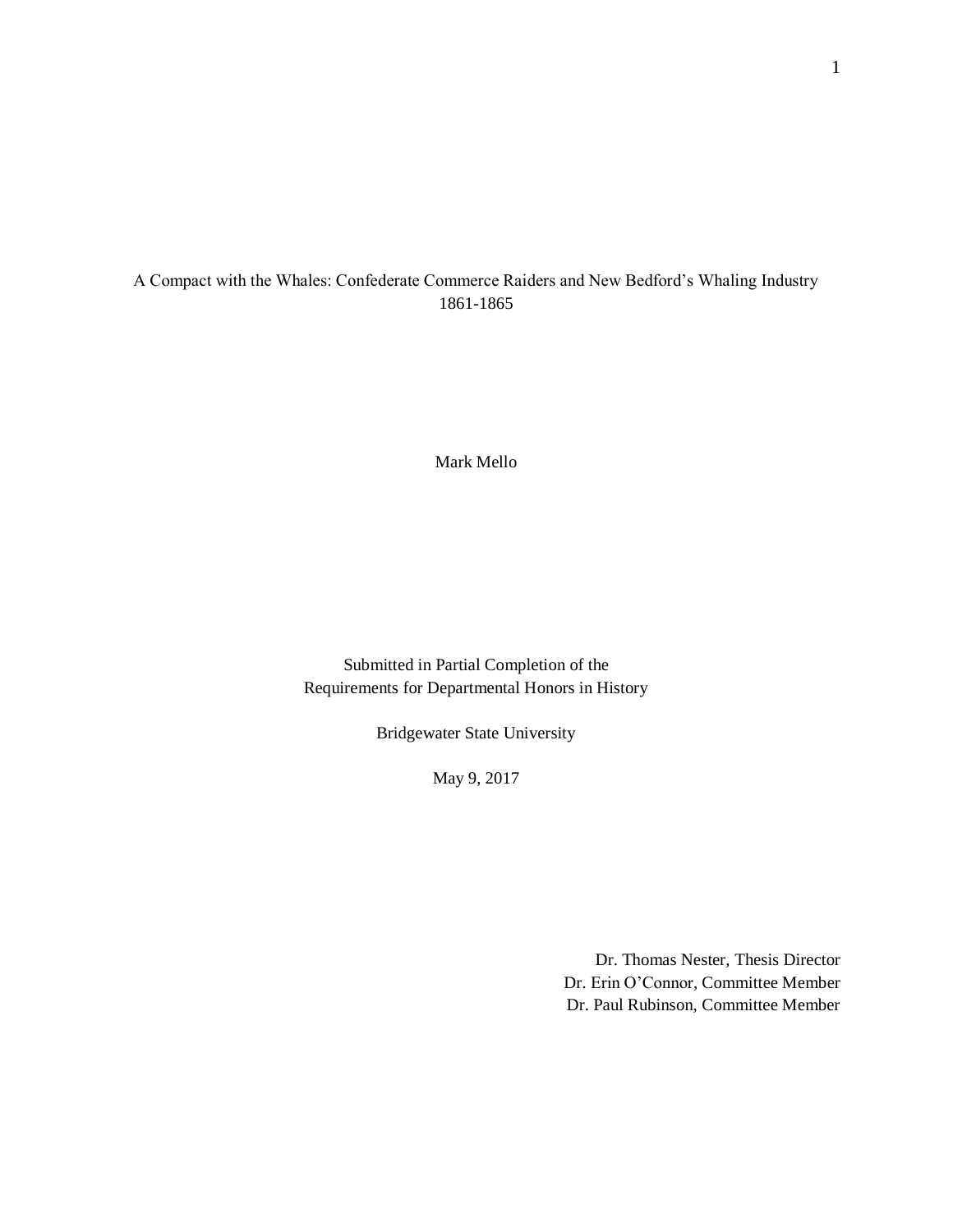On the late afternoon of June 28, 1865, Captain Thomas G. Young, master of the whaleship *Favorite*, stood defiantly atop the roof of his cabin with bomb guns and firearms in his hands. His courage, perhaps inspired by liquor, was stout. Young was determined that his ship would not fall into Confederate possession, as so many whaling vessels had before. As a boarding party from the Confederate cruiser CSS *Shenandoah* approached, Young attempted to make his stand. However, his crew members removed the percussion caps from his guns just moments earlier, and as a result, his guns failed to fire. After one of the most intense encounters ever experienced by the *Shenandoah's* crew, Young finally relented and surrendered.<sup>1</sup> With the odds stacked against him, why did Young react like this? Why did he make this stand, laying his life on the line, to confront the *Shenandoah*, even when he knew he was destined to failure?

Young's story was one of desperation. He feared, and rightly so, that the Confederate cruiser *Shenandoah* would destroy his whaling vessel and in the process would turn him into a pauper. With his vessel destroyed, he would lose thousands of dollars worth of investments, and he would be rendered penniless, returning home with nothing. To the nearly sixty-year-old Young, death at the hands of his enemy seemed preferable to this fate.

To many whaling merchants and masters from New Bedford, Captain Young's desperation was not a novelty. The whaling industry made the Rotches, Robesons, Rodmans, Howlands, Hathaways, Swifts, Frenches, and countless other families among the wealthiest in the nation. However, during the American Civil War, Confederate commerce raiders prowled the world's oceans. These cruisers attacked the maritime industries of the North, in the hopes that they could incapacitate the Northern economy. Although these vessels never affected the United States economy to the point of altering the outcome of the war, they proved effective at crippling the whaling industry. Wars had negatively impacted the whaling industry before, though. During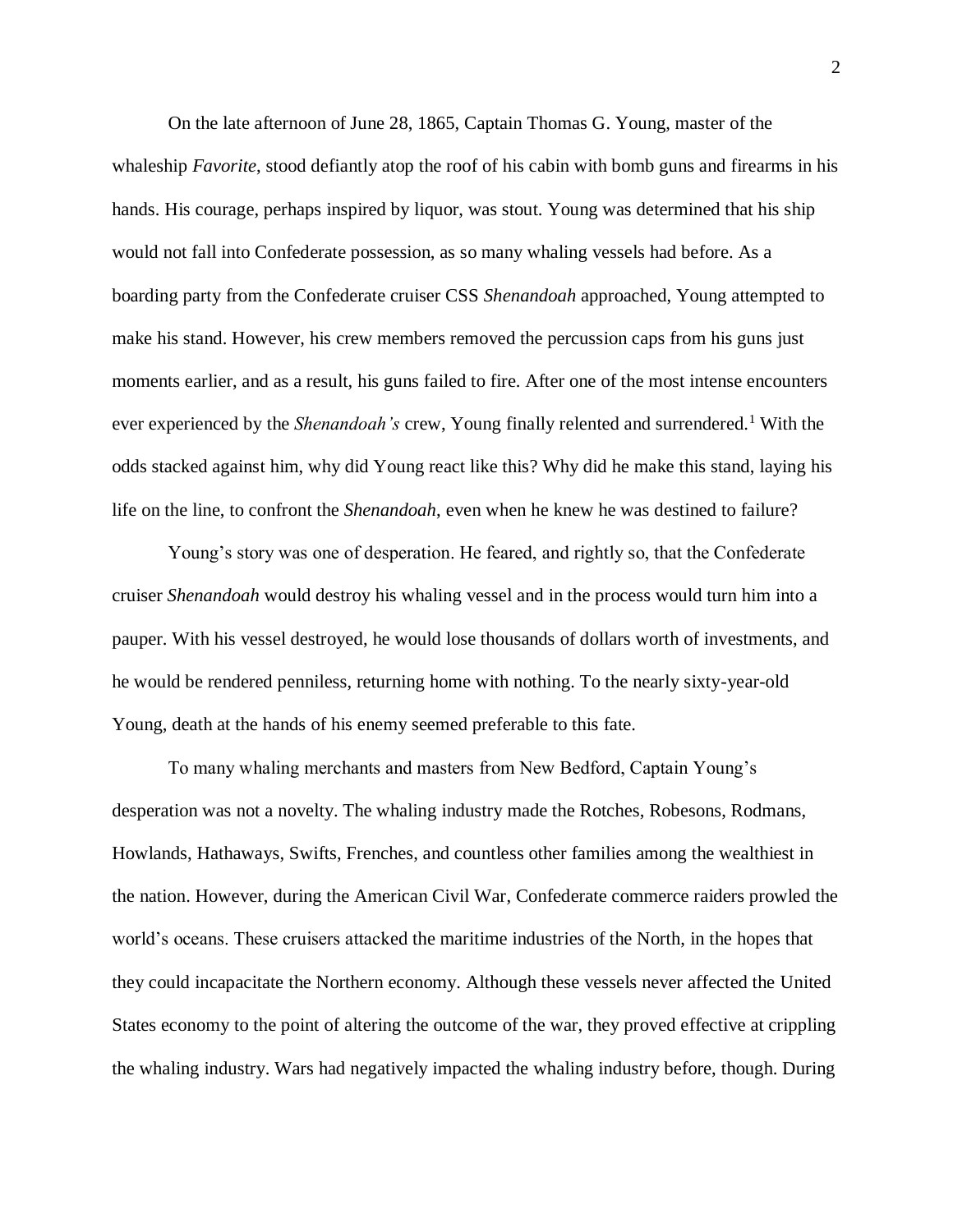the American Revolution and the War of 1812, the U. S. whaling fleet was greatly diminished, and at points nearly destroyed. However, the industry always managed to rebound, coming back stronger than ever before. This time though, the industry never quite recovered, and part of this stemmed from the effect of the Confederate commerce raiders.

Many historians argue that the American Civil War was one of the leading causes of the decline of the American whaling industry, and perhaps the most destructive forces were Confederate commerce raiders. These did more to inflict damage upon this industry than any other occurrence during the war. A case study focusing on the city of New Bedford is the clearest and most sensible way to illustrate this. Since New Bedford was the hub of whaling industry and the home of well over half of the whaling fleet, this city best represents the effectiveness of the commerce raiders on the industry as a whole. The CSS *Sumter*, CSS *Alabama*, and the CSS *Shenandoah* single-handedly did the most to lead the whaling industry into its dying days.

Nestled on the shores of the Acushnet River on the Massachusetts south coast, New Bedford is one of the most advantageous ports in the whole state. Initially settled in the mid-1600s as part of the town of Old Dartmouth, the area became the settling grounds for the fringe elements of Plymouth society. Religious outcastes, such as the Quakers and the Baptists settled these regions on the Plymouth Colony's frontier.<sup>2</sup> More than a century later, in May 1765, Joseph Rotch, a prominent Nantucket whaling merchant and Quaker, purchased a large tract of land in New Bedford. This was a major turning point in the city's history. As historian Christina Arato explains, "To Joseph Rotch is credited the capital and expertise that led to the rapid development and remarkable success of the whaling industry and, consequently, the burgeoning of the village."<sup>3</sup> Through the remaining decades of the eighteenth and the first half of the nineteenth century, the whaling industry multiplied and expanded. By 1850, New Bedford was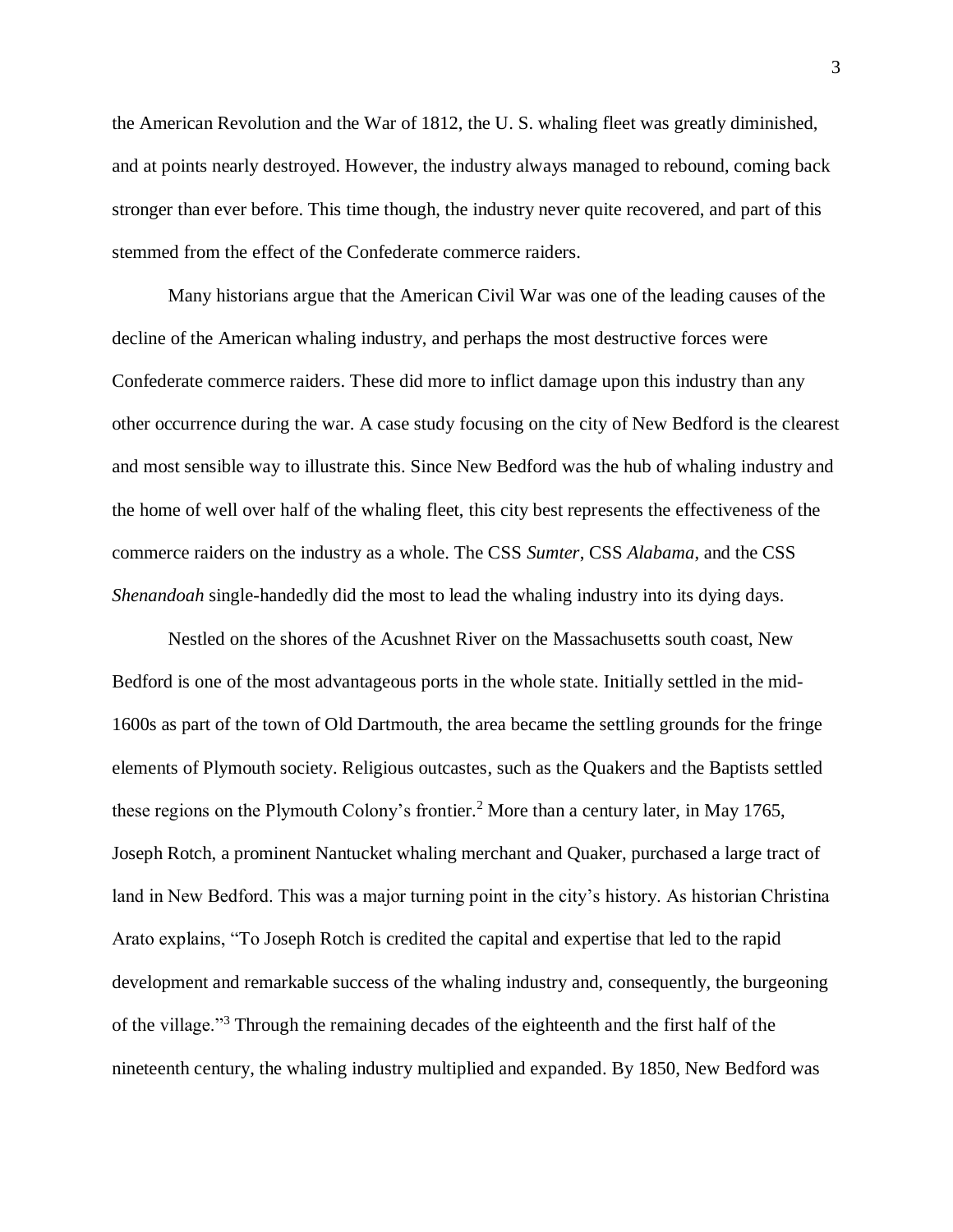the largest whaling port in the world. With well over three hundred vessels and millions of dollars of annual revenue, New Bedford was the richest city in the U.S. in the mid-nineteenth century. Even at this point, the Quakers were still among the most powerful and influential figures in the city.<sup>4</sup> These Quaker merchants and their ardent beliefs still shaped the political and social landscape of New Bedford.

From very early on, the Quakers or, as they preferred to be called, Friends were among the most forward thinking people in the new nation. Many of the early abolitionists, for example, were Quakers. Their faith gave them a strong belief in the equality of people before God. Because of this, many Quakers were appalled by the South's "peculiar institution" and some worked to abolish slavery in the North. "Quaker manumission" was the name of the process by which slavery was slowly terminated in most Northern states.<sup>5</sup> Thus, it was no surprise that New Bedford, with its strong Quaker influence, developed into a hub for fugitive slaves on the Underground Railroad. Although statistics are difficult to determine because of the clandestine nature of the Underground Railroad, historians like Lee Blake, the President of the New Bedford Historical Society, estimate that between 1840-1860, there were approximately 300-700 fugitive slaves being harbored in the city at any given time.<sup>6</sup> The New Bedford Vigilance Committee, intended to protect and aide runaway slaves while in the city, was one of the most active and effective anywhere in the North. Mobs chased out slave catchers who came to New Bedford in search of fugitives. As a result, animosity grew between Southerners and Northern cities like New Bedford.<sup>7</sup> It was no mistake when war broke out, that the Confederate government wanted to harass the maritime industries of the North. Not only could they cripple the Northern economy by attacking the merchant marine, but they could also get revenge for all those years that port cities like New Bedford hid their stolen human property and fomented the seeds of abolitionism.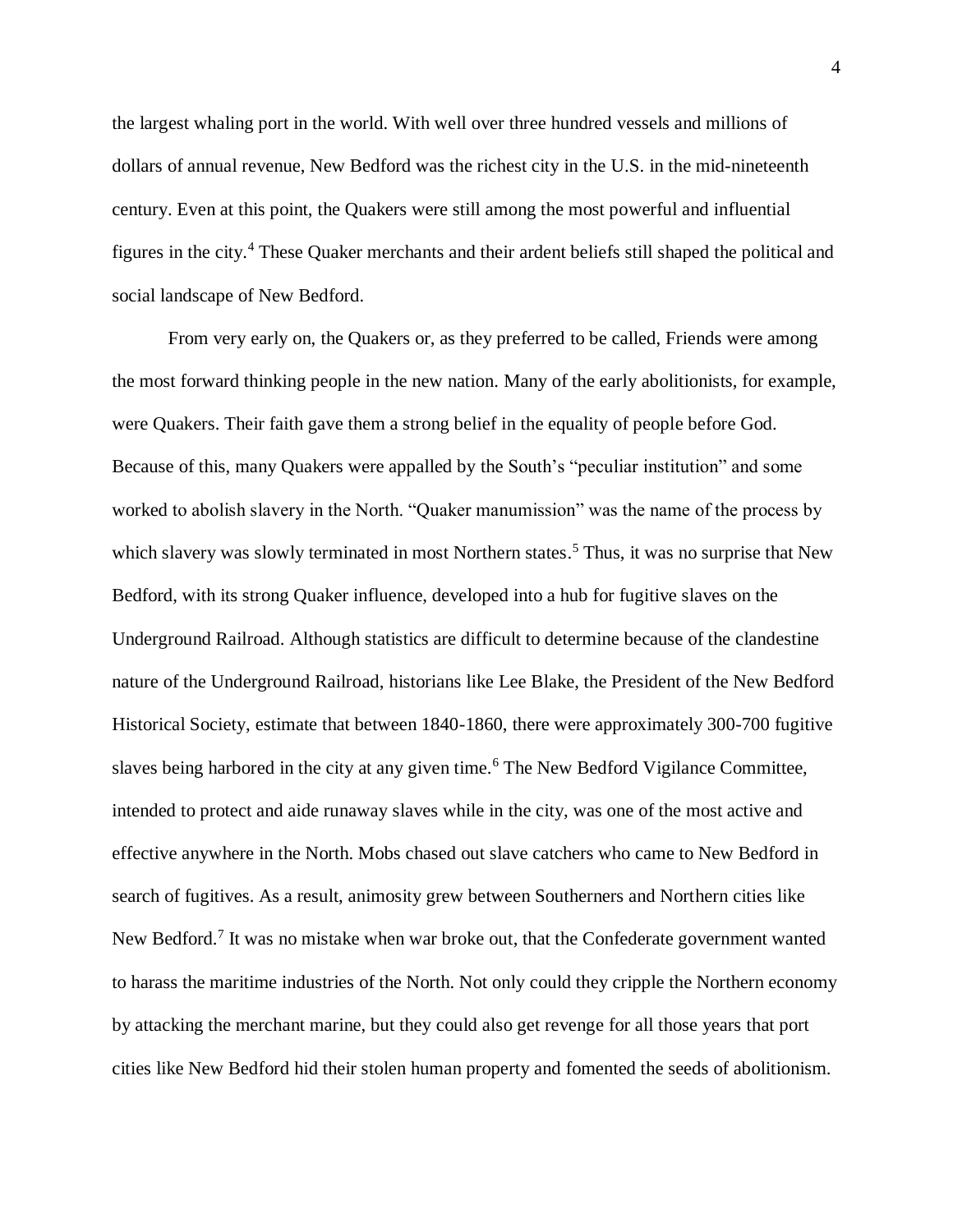In April of 1861, Confederate guns opened fire on Fort Sumter in Charleston Harbor, South Carolina, and within a week of this incident, both presidents signed laws that dramatically affected New Bedford's whaling industry. On April 17, Confederate President Jefferson Davis legalized the practice of issuing letters of marque to private citizens.<sup>8</sup> In effect, this was a governmentally sponsored form of piracy. Individual citizens, owning ships or in easy access to them, applied for letters of marque, and attacked the northern merchant marine under the sanction of the Confederate government. If successful, privateers received prize money and sold the captured vessel's cargo for profit. Within a few months, there were over two dozen of these privateers operating in the Atlantic Ocean and the Gulf of Mexico.<sup>9</sup> Two days later, on April 19, U.S. President Abraham Lincoln issued orders commencing a blockade of all southern coastal ports from South Carolina to Texas. A little over a week later, on April 27, the blockade was extended to include coastal ports in Virginia and North Carolina.<sup>10</sup> In order for this blockade to be effective it would have to cover about 3,500 miles of coastline. For even the largest contemporary navy, this would be impossible, and it was especially difficult for the small, U.S. Navy dispatched to stations across the globe. This was a "herculean task," and something had to be done fast in order to effectively establish a blockade.<sup>11</sup>

One possible solution was proposed by Assistant Secretary of the Navy, Gustavus Fox. Fox proposed the buying of old merchant vessels that could be sunk in southern harbors, blocking the major shipping channels. In effect, they could blockade important ports without having to place vessels on active patrol in those locations. George Morgan, the government's purchasing agent, authorized I. H. Bartlett and Sons to offer New Bedford merchants ten dollars per ton for ships. With the average whaling vessel being somewhere between two-hundred-andfifty and five-hundred tons, an old, dilapidated whaler could offer a \$2,500 to \$5,000 pay day.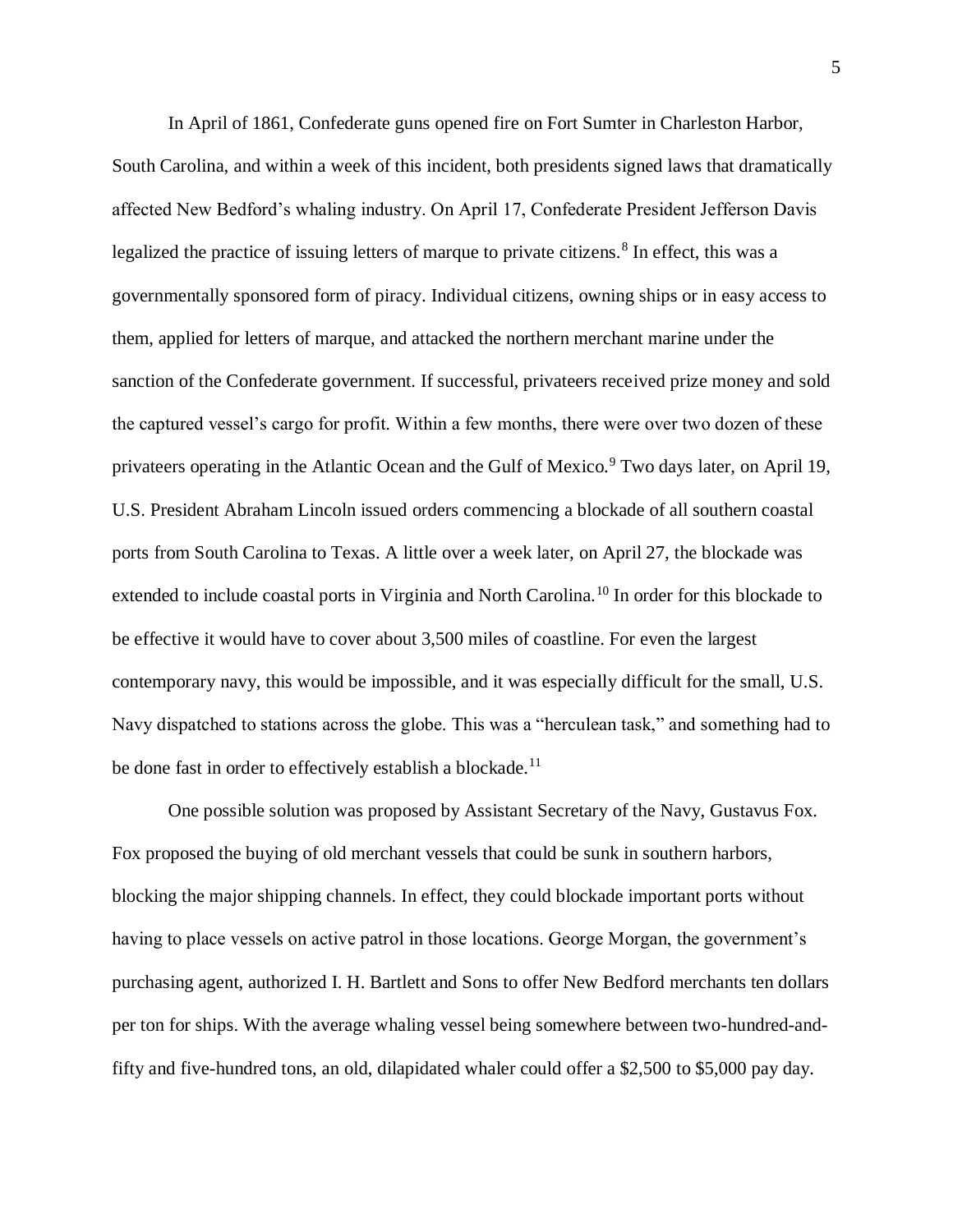Not bad for a vessel that was far past its prime and was no longer viable for a whaling cruise.<sup>12</sup> By November of 1861, sixteen old whalers sailed for Charleston Harbor, where most were sunk in the Main Shipping Channel. Later in January 1862, roughly ten more New Bedford whalers sailed for Charleston Harbor and were sunk there.<sup>13</sup> In all, approximately twenty-six old New Bedford whaling vessels were utilized in this fashion and famously became known as the "Stone Fleet." But this was only the beginning of what would be four more years of difficult war for New Bedford's industry.

As the Stone Fleet sailed for the South, Confederate privateers were lurking in the Gulf of Mexico and the Atlantic Ocean. When President Davis issued the proclamation allotting for letters of marque and reprisal, the maritime ports of the North responded with outrage. On April 23, the *Whalemen's Shipping List* reprinted an article which had appeared the previous week in the *New York Times*. Undoubtedly, the sentiment of the New York journalist who wrote the article was shared by nearly all in New Bedford, when he wrote, "The letters of marque and reprisal is a war upon private property, and stands in marked disgraceful contrast with that of the President's proclamation in which he declares that 'the rights of private property shall be respected.' The next step of the Confederates in rebellion will be to confiscate all debts from Southern men to Northern creditors."<sup>14</sup> To the New York journalist, the latter half of that statement might have been more concerning considering many of those debts he was talking about were held by New York creditors, but to the New Bedford merchants, the first half of this statement was incredibly disturbing. Should the Confederate's idea come to fruition, these pirates would harass and destroy not just any property, but their property. To them, the war was certainly a justified cause, but their investments, their property, their wealth were now on the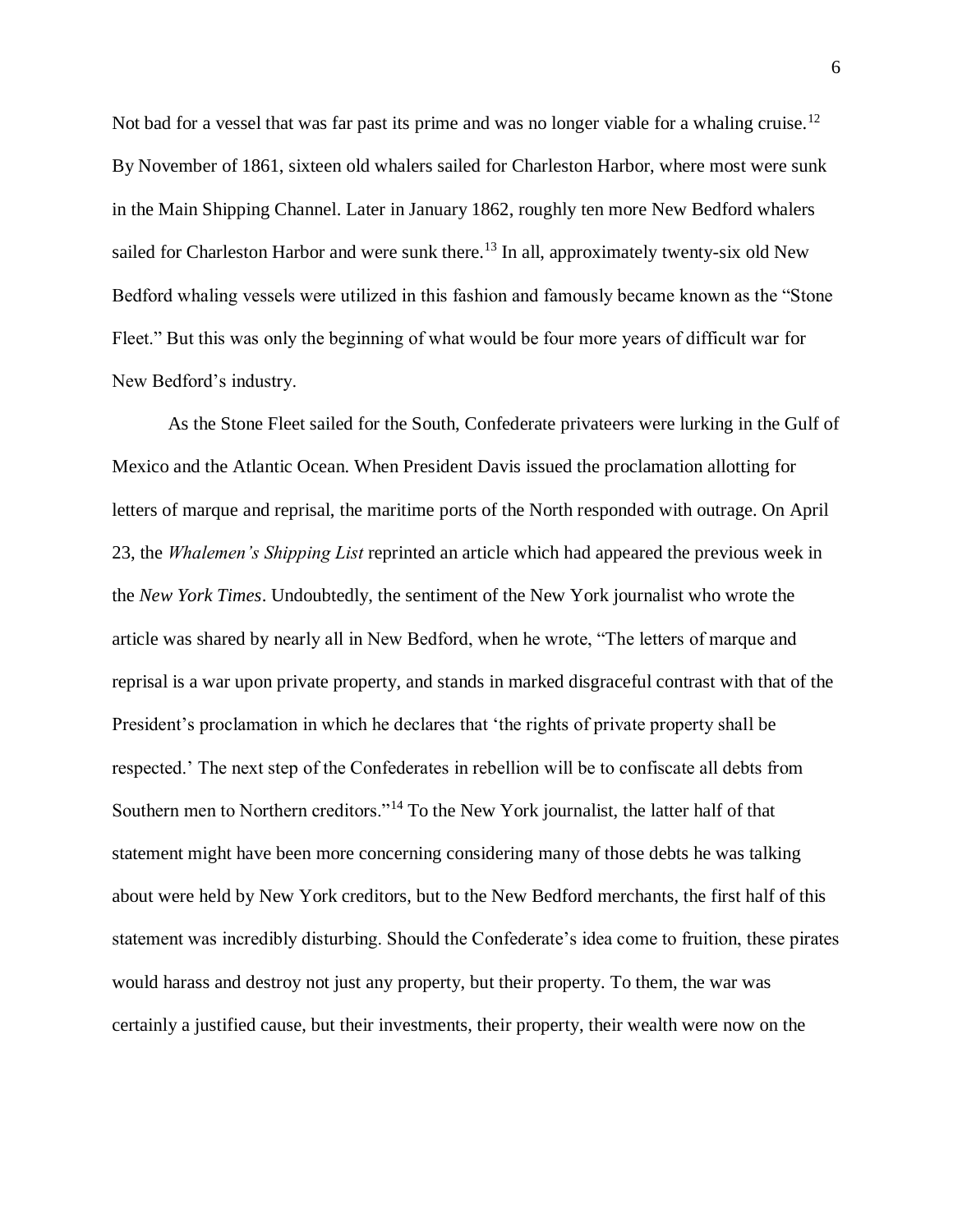line, and the war was not even a month old. If this was any indication of what was yet to come in this war, many New Bedford merchants were uneasy about their future economic wellbeing.

Even at this moment, when others may have backed down, many New Bedford merchants became even stronger in their support for the war. One article entitled, "A Quaker's Opinion of the War," which appeared in the same April 23, 1861 edition of the *Whalemen's Shipping List* plainly demonstrated the Quaker merchant's thoughts on the war. The article told of a Quaker merchant who approached one of his clerks and asked if the young man was going to enlist to fight for the Union. When the clerk hesitated because he was afraid that he might lose his job should he enlist, the Quaker merchant retorted, "If thee will enlist, not only shall thee have thee situation, but thee salary shall go on while thee is absent. But if thou will not serve thee country, thee cannot stay in this store."<sup>15</sup> Whether or not this story was factual or not can be debated among historians. However, regardless of the veracity of this article, it proved a clear point. No matter what economic dangers these merchants faced, they would remain ardently loyal to the Union cause, and although their religion did not allow them to fight, they would encourage all those whom they had influence over to enlist. If President Davis's goal was to perhaps force the hand of Northern merchants by threatening their shipping with letters of marque, it did not work. These Northern merchants would not seek a peaceful termination to the war, if anything their resolve grew stronger. The best Davis could hope for was that these newly christened privateers would be successful in harassing and maybe even crippling the Northern merchant marine.

Approximately twenty-five private vessels took up President Davis's offer in 1861 and began work as privateers. Due to a multitude of factors, these vessels proved much less productive than originally expected. Over the next year, Confederate privateers captured or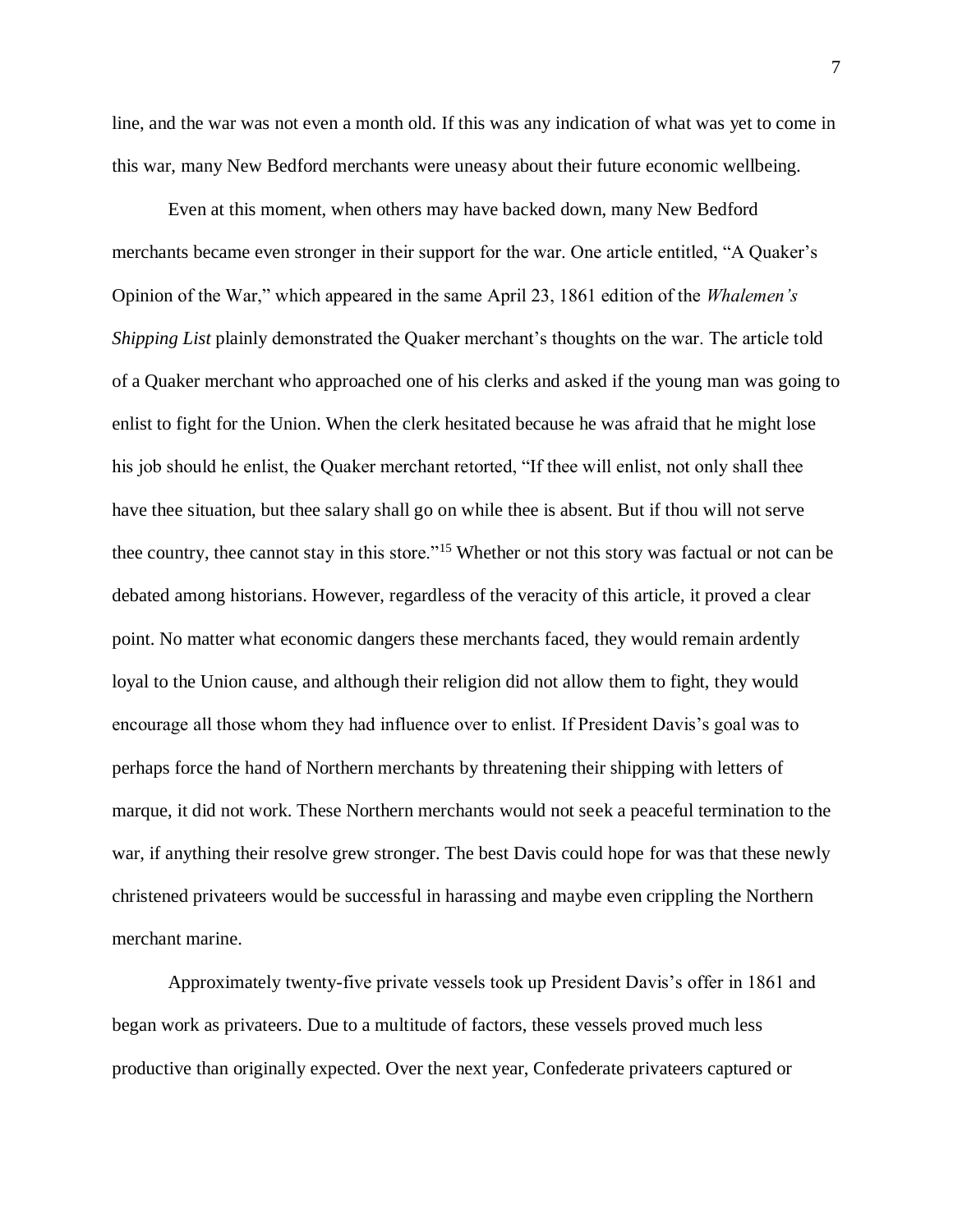destroyed approximately thirty U.S. vessels.<sup>16</sup> Although this number may seem relatively productive, it was a far cry from what the Confederate government had originally hoped for. Because most of the privateers operated along the Southern or Northern coast, they were well within the range of the lurking Union naval blockade. As a result, the privateers did not have free reign over the seas, but rather had to remain in hiding for large portions of time, awaiting a dark night, or a temporary lull in their opposition's naval activity. Many privateers worked in conjuncture with blockade runners, but these endeavors also proved dangerous and difficult. The net result was little productivity, and although the Confederate government continued the practice of issuing letters of marque, it was clear to the Confederate Secretary of the Navy, Stephen Mallory, that if his government wished to wreak havoc on the Northern maritime economy, privateering was not the answer and an alternative would have to be identified.<sup>17</sup>

Even though they achieved little success, privateers did capture three whalers. All three were from Provincetown, Massachusetts.<sup>18</sup> Even though New Bedford was not directly affected by these events, the fear and aguish which the privateers manifested in the populace was beyond comparison. Nearly every edition of the *Whalemen's Shipping List* starting in April 1861, and continuing for the rest of that year, had at least one article about the fiendish privateers lurking in the Atlantic Ocean. One particular article in the April 30 edition proclaimed that all Northern ports should be wary of a pirate invasion.<sup>19</sup> To think New Bedford would have been invaded by one of these privateers seems foolhardy to the contemporary reader, but to the people of the time, it was a very real threat. This demonstrated the hysteria which existed, not only in New Bedford, but in all Northern port cities. It is true that these activities did not break the Quaker merchants' will to fight, but these activities instilled fear in these men. Although privateers did not capture a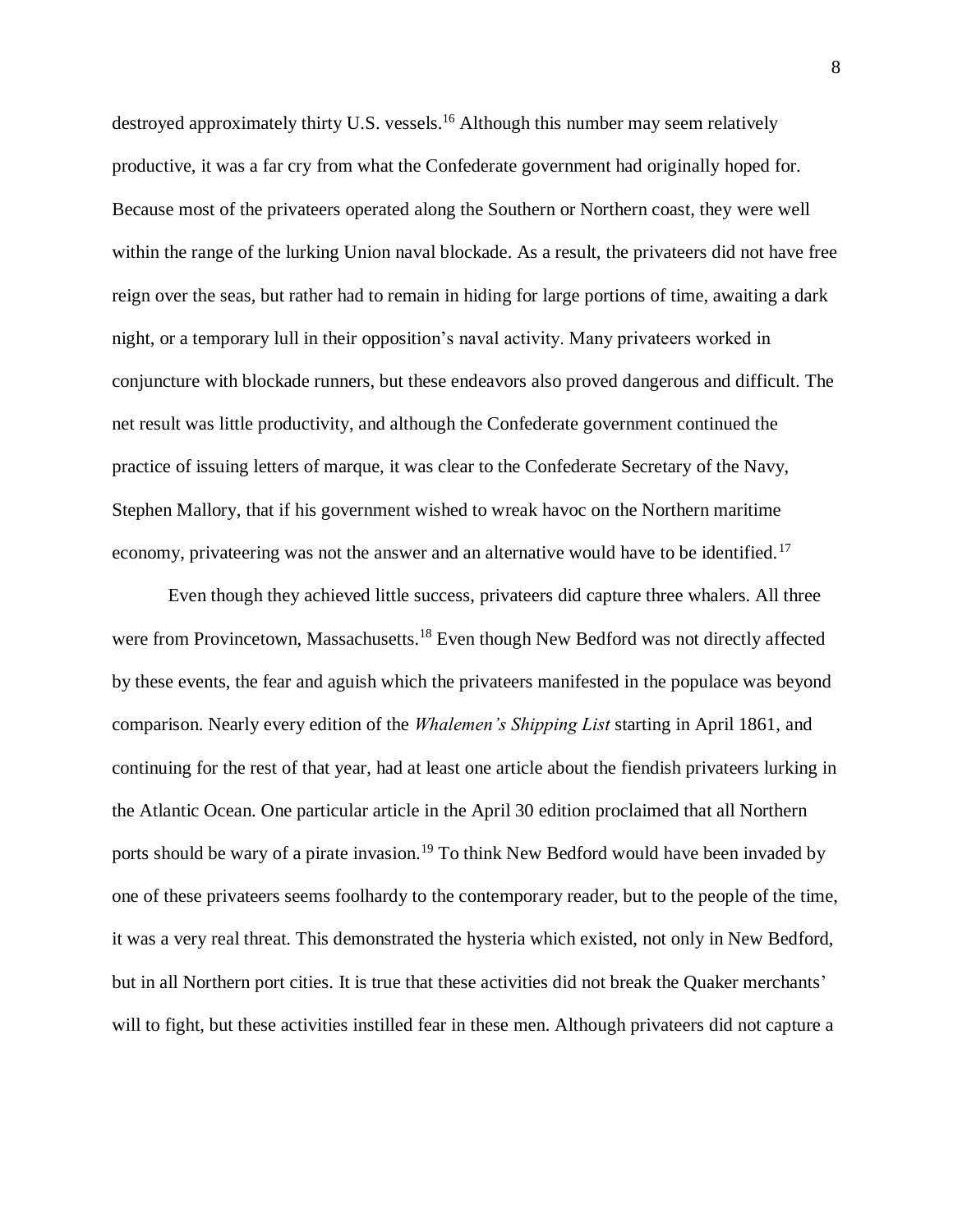single New Bedford whaler, their activities indirectly affected the industry's economy by arousing anxiety among Northern merchants.

These economic facets made whaling less profitable and diverted important funds away from investment. Interest rates began to rise as a result of the privateering activities. Insurance premiums nearly doubled within a few months but coverage remained the same. The major insurance companies like the Union Mutual Marine Insurance Company and the Pacific Mutual Insurance Company offered their \$200,000 of capital on risks not exceeding \$20,000.<sup>20</sup> Just as insurance prices rose, whalers protested for higher lays based upon the new danger they now faced at sea.<sup>1</sup> The whalers pleading succeeded and higher lays were given to everyone from the green-hands to the mates.<sup>21</sup> These combined factors cut into the merchant's profit margins and caused the first economic hardships inflicted during the war. The Confederate privateers had not scored a single New Bedford vessel, but they had negatively affected the industry. Just by being on the waters, privateers delivered the first prominent economic blow to New Bedford's whaling economy.

As the privateers floundered, Secretary Mallory realized that if Confederate forces were going to cause any major disruptions to the Northern merchant marine, they were going to have to take their work to the high seas. In early 1861, as the Confederate government bought up every spare vessel it could, Confederate operatives purchased the merchant steamship, *Habana* in New Orleans. The 473 ton vessel was commissioned as the CSS *Sumter* on June 3, 1861 and was placed under the command of Lieutenant Raphael Semmes. Mallory tasked the fifty-one year old Semmes with breaching the blockade, sailing to the open ocean, and doing "the enemy's

l

<sup>&</sup>lt;sup>1</sup> The lay system was the standard utilized by almost all whaling ships. Each whaler would be paid according to his share of the total profit brought in by the vessel at the end of the cruise. This share was known as a lay. Effectively by pushing for a higher lay, the whalemen were raising the share of the catch which was considered theirs at the end of the voyage.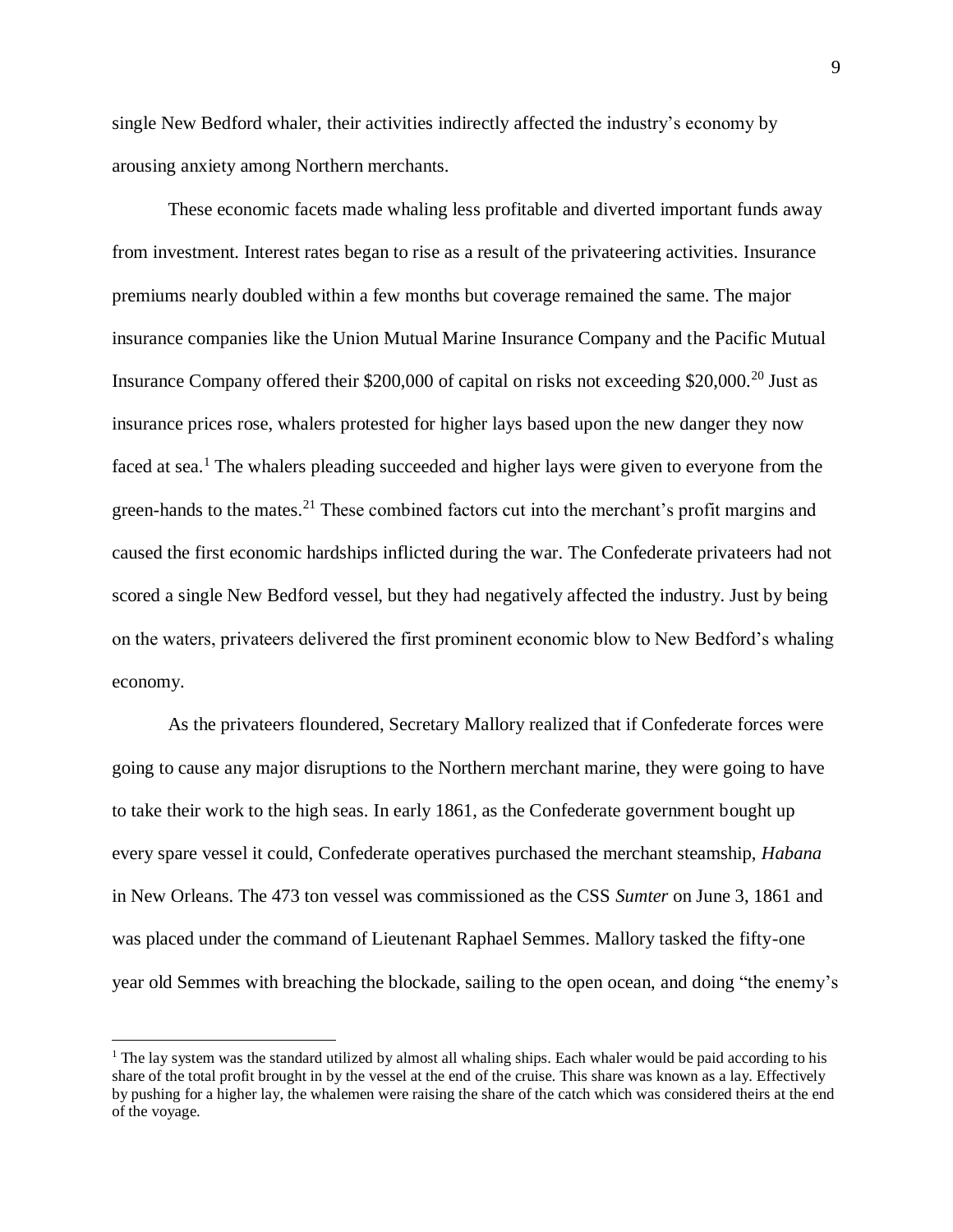commerce the greatest injury, in the shortest time."<sup>22</sup> This mission was slightly different than that of the privateers who were private citizens and mostly operated close to the coast. All commissioned sailors and officers constituted the crew of the *Sumter,* and they would operate in the vast expanses of the Atlantic. This cruiser was not considered a privateer, but was the first of what would be termed Confederate commerce raiders. Hopefully the *Sumter*, by traveling far away from the North American coast and harassing U.S. interests in international waters, could draw Union naval vessels away from the blockade to protect Northern mariners.<sup>23</sup>

In late June 1861, Semmes and his crew broke through the Union blockade near the mouth of the Mississippi River and headed towards the Atlantic. By the end of July, the cruiser captured ten vessels off the coast of Cuba and then turned southward, heading towards the Brazilian coast. In the following months, the *Sumter* captured five more vessels, and as November turned to December, Semmes and his men patrolled the North Atlantic. Semmes's main target was the merchant vessels which journeyed through these waters from North America to Europe. Hopefully, by patrolling the frequented routes, they could capture heavily laden mariners and interrupt international trade.<sup>24</sup> Although they never intended to attack a whaler, on the morning of December 8, New Bedford received its first taste of the effect Confederate commerce raiders would have on the industry in the coming years.

That morning was a stormy one. With a thick fog and rough seas, the crew of the *Sumter* barely spotted the sails in the distance. Approaching the vessel, Semmes showed the United States flag and the listing vessel did likewise. Seeing that the vessel was a whaling bark, the *Sumter* raised the Confederate flag leaving the whaler with few options of escape. As a result, the vessel surrendered almost immediately. The boarding party determined the bark was the *Ebenezer Dodge* of New Bedford. Just twelve days out and bound for the Pacific Ocean, the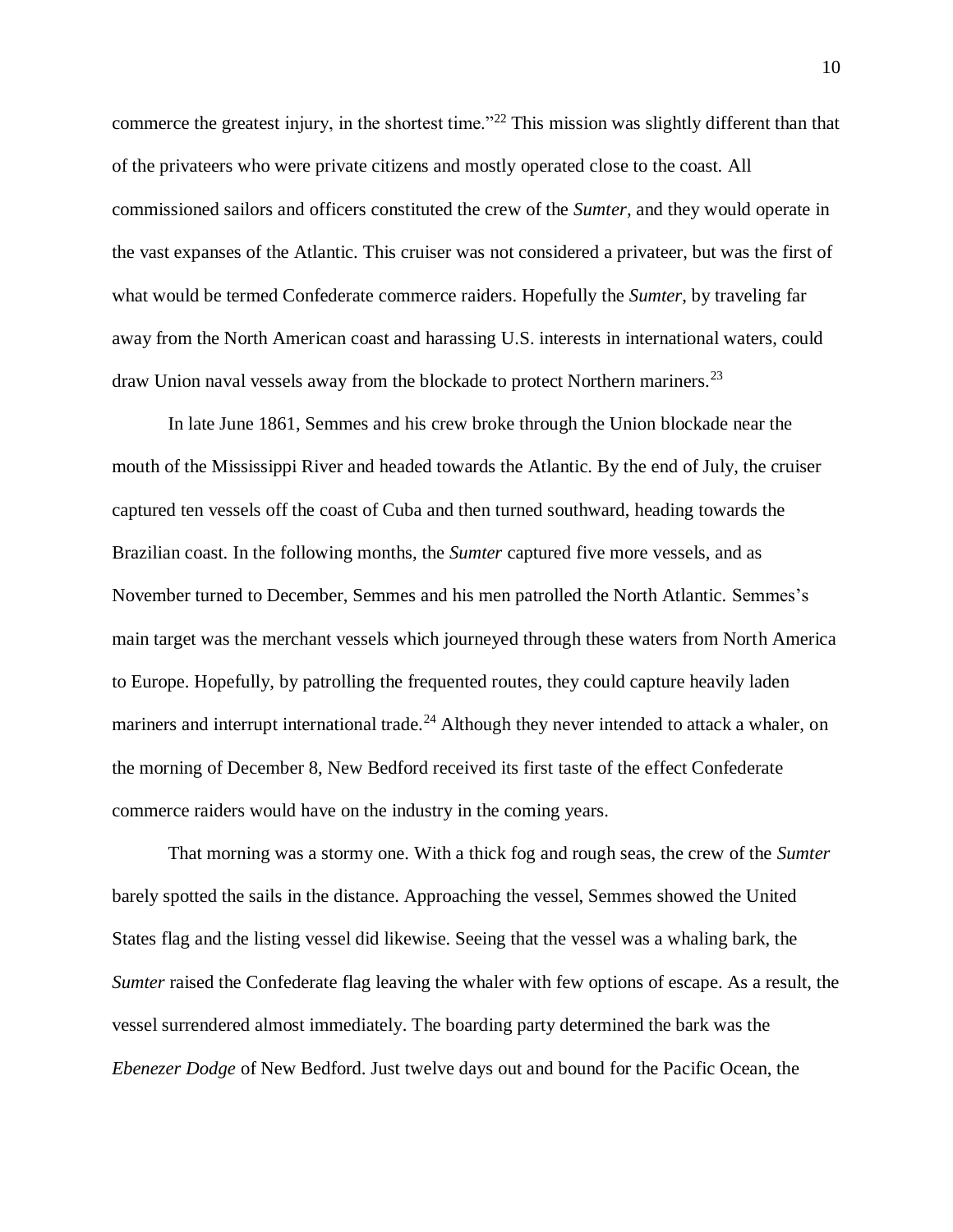*Ebenezer Dodge* hit rough weather and had sprung a leak. The damaged ship was of no value to the *Sumter* so after removing the provisions and supplies, Semmes ordered his crew to burn the bark around 6 PM.<sup>2</sup> Taking the *Ebenezer Dodge's* twenty-two man crew as prisoner, Semmes continued his voyage towards the Strait of Gibraltar where the cruiser added two more captures to its log. In late January of 1862, Lieutenant Semmes was forced to abandon the vessel at Gibraltar because it could not be repaired, and the *Sumter's* voyage was over.<sup>25</sup>

The *Sumter* only captured one New Bedford vessel, but this was a premonition of what was to come. Because the *Ebenezer Dodge* had just begun its voyage and was yet to capture a single whale, there was no product lost. But as the whaling bark burned, B. Franklin Howland, the vessel's owner, lost nearly  $$30,000$ - $$40,000$  of value in his ship.<sup>26</sup> With this event, New Bedford's worst fears were also realized. Now the threat of destruction at the hands of Confederates was not just a premonition, but was a reality, and as the Confederate government prepared more cruisers for duty as commerce raiders, the prospects for whalers were starting to look bleak. As for Lieutenant Raphael Semmes; he was not done with New Bedford's whaling industry. In fact, his harassing of the industry had only begun.

Although Semmes was forced to sell the *Sumter* off of Gibraltar, Confederate operative James Bulloch worked arduously to purchase vessels from shipwrights and merchants in Great Britain. Clandestinely, Bulloch worked the British market, keeping his purpose concealed as to not violate Britain's neutrality in the war. This was of critical importance to the Confederate government. According to international law, Britain's neutrality meant the British government could not knowingly supply war material to either side of the war. Eager to maintain this neutrality, Great Britain refused to openly help the Confederate war effort. The Confederates

 $\overline{\phantom{a}}$ 

<sup>2</sup> Because whaling voyage lasted for years at a time, and these vessels traveled for thousands of miles before arriving at the fishing grounds, whalers were always heavily laden with extra supplies. For a Confederate commerce raider, capturing a vessel like this was the perfect time to do some much needed supply requisitioning.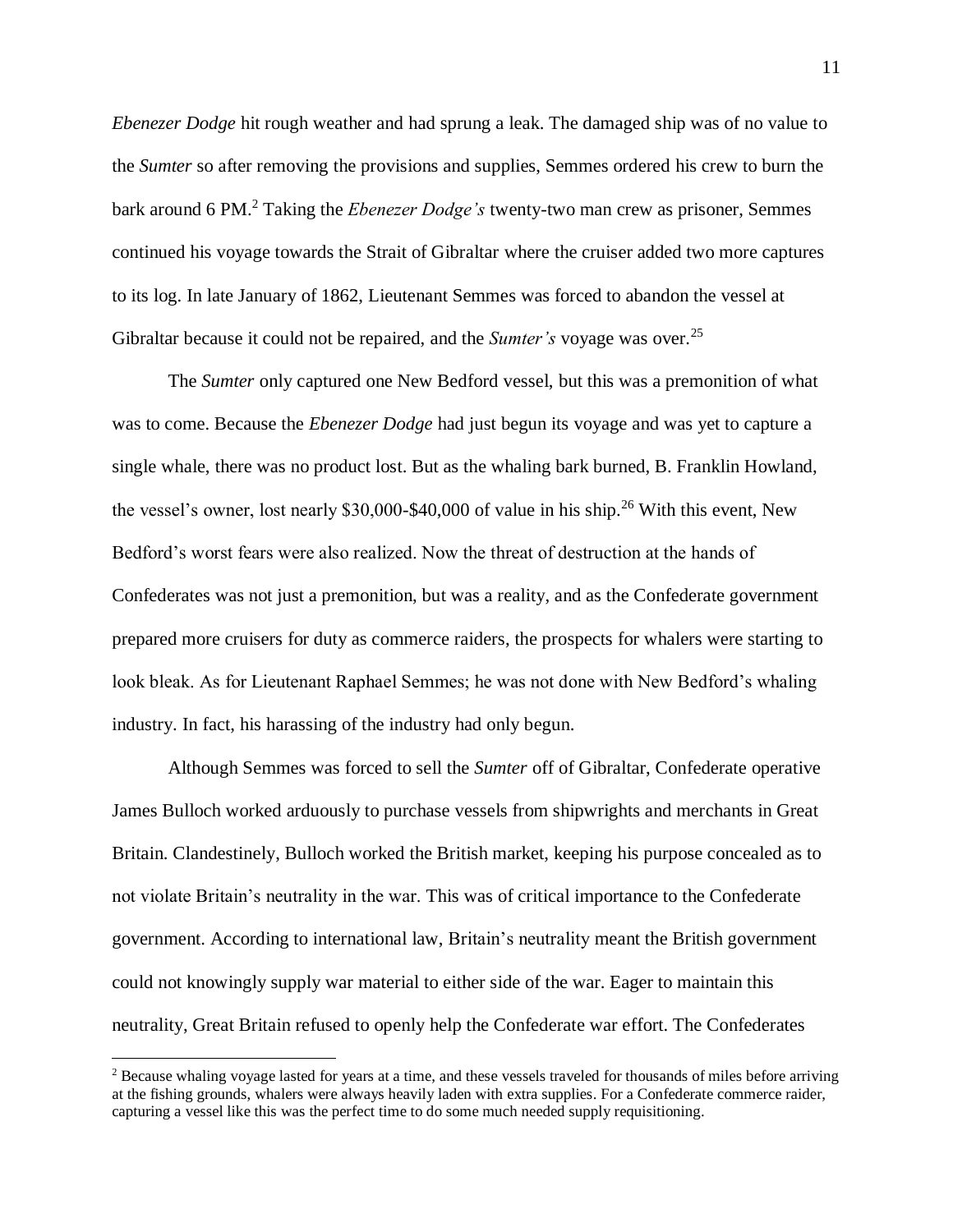appeased the British because they were one of the only possible allies they had. As a result, Bulloch purchased these vessels under an alias, and supplied the ships with materials from several different chandleries to ensure secrecy.<sup>27</sup> He secured several purchases in the early years of the war, including the CSS *Alabama* which launched from Birkenhead Ironworks in Liverpool on July 29, 1862. Since Semmes was without a vessel, Bulloch summoned him to Liverpool to take command of the newly christened steamer. With a vessel and commander, Bulloch sent Semmes off to harass Union shipping wherever it could be found.<sup>28</sup>

Semmes decided on his first target shortly after the *Alabama's* departure. In his memoirs he recalled, "I resolved to strike a blow at the enemy's whale-fishery, off the Azores."<sup>29</sup> In late summer, the Gulf Stream carries thousands of tons of krill and plankton northward from the Tropics and dumps them off the coast of the Azores in the Northern Atlantic. For centuries, right whales migrated to this location to feast on ample supplies of food in preparation for the winter months. This feeding frenzy lasts from late August until about October 1, and as a result, whalers journeyed to these waters to take advantage of the gathering of so many right whales.<sup>30</sup> This species of whale is very docile and relatively easy to hunt and kill. Thus, whalers from New Bedford and other Northern ports would frequently make the Azores their first stop on their way to the Pacific and Indian Oceans, or their last stop on the way home. With no protection being offered to these whalers by the U.S. navy, they stood little chance against the well-armed and speedy *Alabama*. Semmes realized the precarious predicament whalemen found themselves in. He later stated, "Unlike the ships of commerce, the whalers are obliged to congregate within small well-known spaces of ocean and remain there for weeks at a time, whilst the whaling season lasts. It was the most obvious thing in the world, that these vessels, thus clustered together, should attract the attention of the Confederate cruisers."<sup>31</sup> Arriving off the Azorean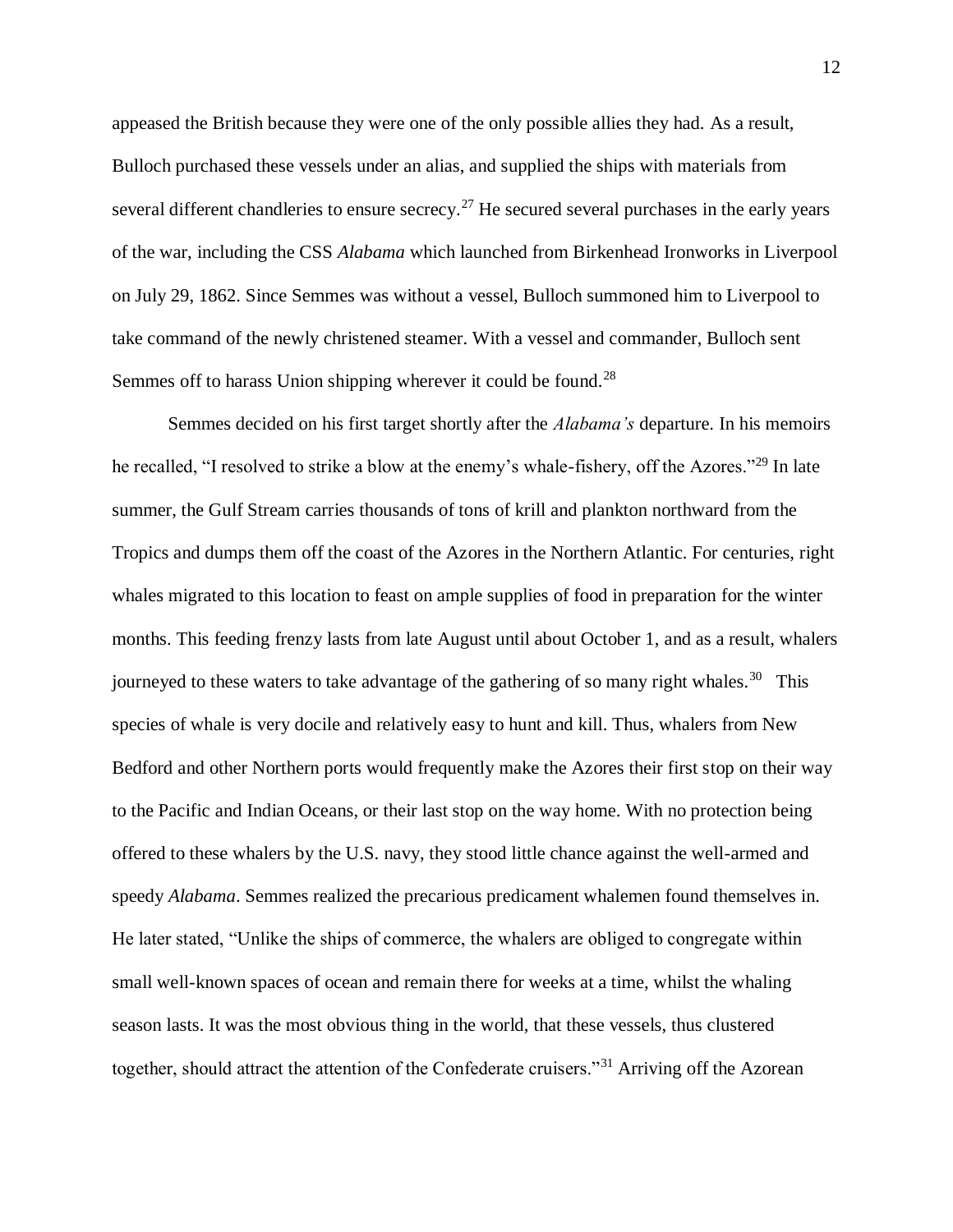coast in early September, his timing could not have been better. He was on the whaling grounds at the peak of the season, and his aptitude paid off. By October 3, the *Alabama* captured eleven whalers.<sup>32</sup>

This fact was felt keenly by whaling merchants. These men knew the nature of their industry and foresaw exactly what Semmes described. This was undoubtedly the reason why whalers, more than any other maritime industry, decried the privateers and commerce raiders. Merchants sailed the oceans either individually or in small groups, making them almost impossible to find on the wide oceans of the world. However, whalers, like all fishermen, were found in the same spots, at the same times every year. When the *Whalemen's Shipping List* denounced privateers and Confederate cruisers on a weekly basis throughout the course of the war, they did it because they knew that they were easy prey for these vessels. Ultimately it was whalers that stood to lose the most to these activities.

Foresight could not stop the *Alabama* though. On September 5, 1862, the cruiser secured her first capture. The vessel proved to be the *Ocmulgee*, a whaler out of Edgartown, MA. She was captured a mere eleven days after the *Alabama* had been commissioned, and was the first of many vessels that the prolific Confederate cruiser added to her logs over the next nearly two years. After capturing another whaler two days later on the seventh, the *Alabama* came across her first New Bedford whaler on September 8.

Late that afternoon, the lookouts on the *Alabama* spotted a large ship to the northwest. Sunset was nearing so the Confederate crew had to act fast. Showing the American colors as they approached, the ship was quickly recognized to be an American whaler. After securing the vessel's surrender, the ship's master turned over his papers to Captain Semmes. These identified the vessel as New Bedford's *Ocean Rover* which was returning from a nearly three and a half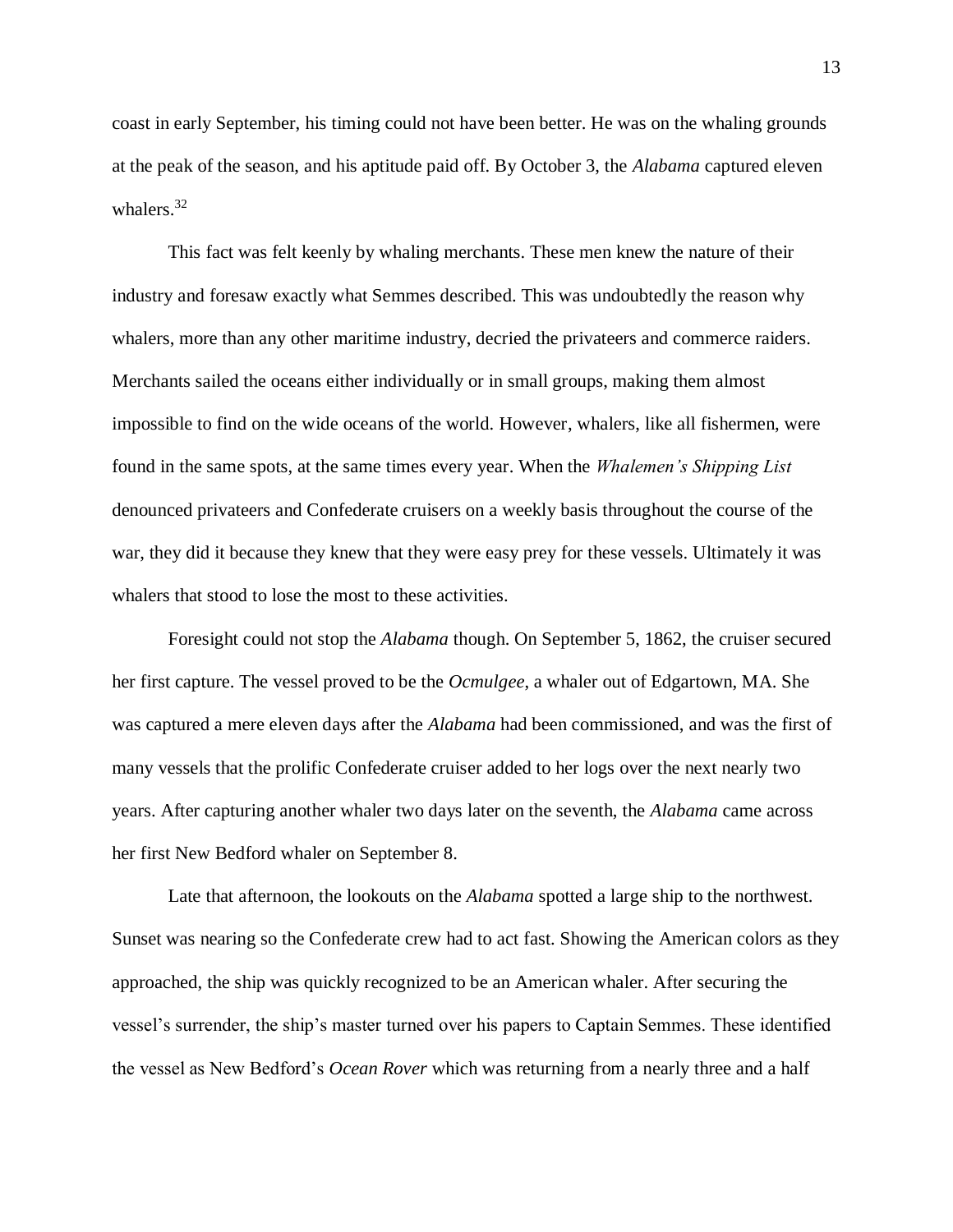year voyage with a full hold. After spending several years in the Indian Ocean, the captain of the whaler decided to make one final stop at the Azores to top off what was a highly successful voyage. This proved to be an awful mistake as all the *Ocean Rover's* hard work was burned later that night.<sup>33</sup> Approximately eleven hundred barrels of whale oil were incinerated, costing the owner of the *Ocean Rover* \$70,000.<sup>34</sup> However, the whaling captain apparently heard of how Semmes allowed the crew of the *Ocmulgee* to row to shore in their whaleboats, and he requested his crew be allotted the same privilege. The *Alabama* was about five miles from shore though, and Semmes wondered whether or not the whaler could make the journey. The master replied that it was a short distance for whalers so Semmes acquiesced to his request. The crew of the *Ocean Rover* returned to their vessel and worked feverishly to load as much as possible into the six boats. When they returned to the *Alabama* with whaleboats so full they were almost sinking, Semmes expressed concern for the wellbeing of the boats and crew. The New Bedford captain, as optimistic as ever called back, "Oh! No! They are as buoyant as ducks, and we shall not ship a drop of water." Content with the response, Captain Semmes allowed the crew to depart. As they paddled towards shore, into the sunset, Semmes gawked at the beauty of the scene, remarking that they looked like Venetian gondolas paddling through the narrow cannels of Venice.<sup>35</sup>

As the *Ocean Rover* burned the next day alongside the *Starlight* and the *Alert*, the *Alabama's* first capture had been a decisive one. Seventy thousand dollars was no small sum and this dramatically affected the vessel's owner and the psyche of New Bedford. By the time news arrived back in New Bedford several months later, local papers angrily criticized the Confederate pirate. In an attempt to deface the *Alabama's* honor, New Bedford papers like the *Republican Standard* claimed Semmes burned the captured whaleships at night in order to play upon the sailor's natural impulse to help his fellow mariners in anguish. They argued that when they saw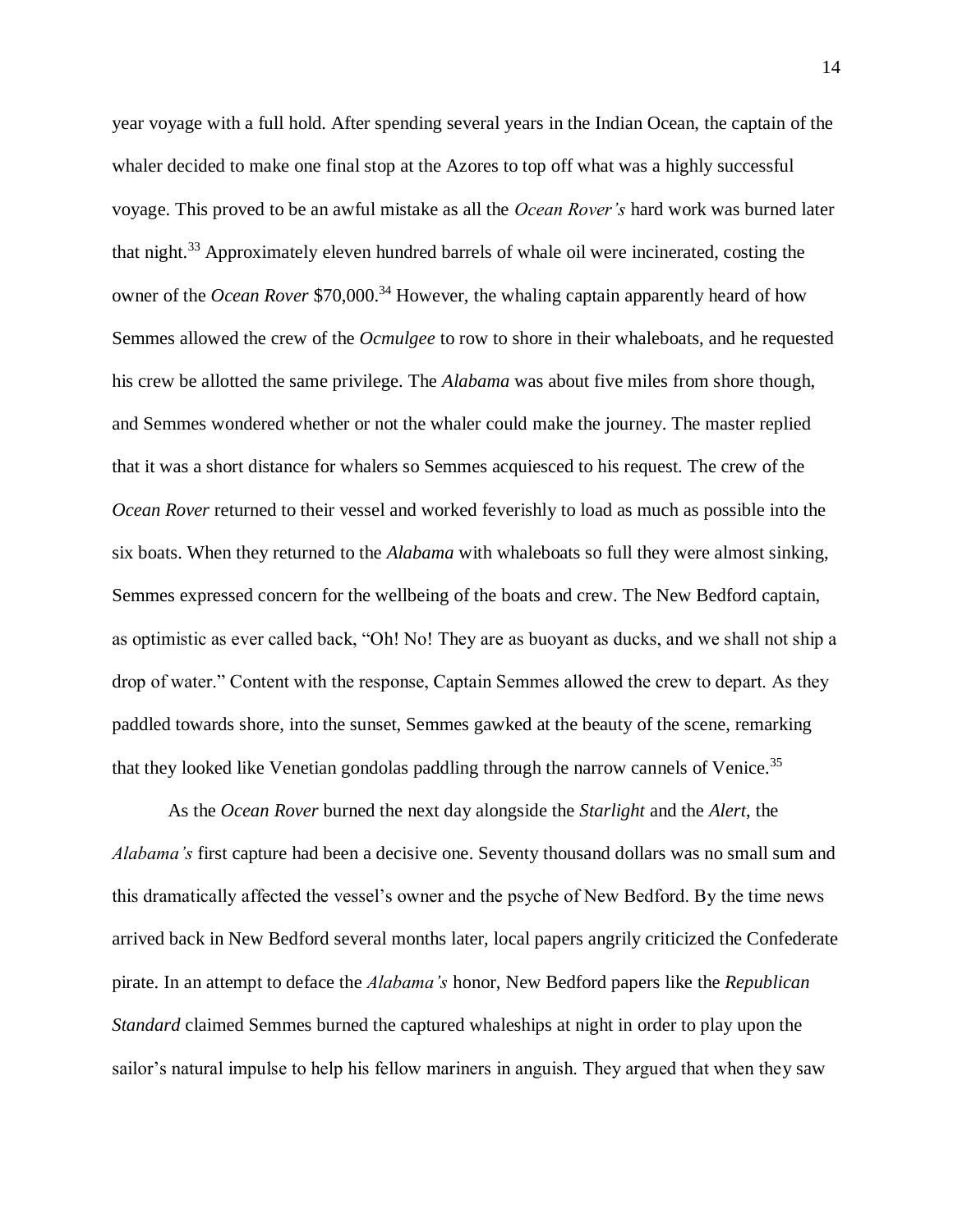the flames, sailors would immediately go to help the vessel in distress, and the *Alabama* would be slyly waiting for them.<sup>36</sup> This simply was not the case though, as Semmes knew that burning the vessel at night would probably have the opposite effect by alerting the whalers that the Confederate commerce raider was near at hand.<sup>37</sup> Articles like this one were a great example of the propaganda the New Bedford press sought to perpetuate. The more they vilified the commerce raiders, the more likely the U.S. navy was to intervene and come to the rescue of whalers. But more importantly, articles such as this one demonstrate how fear gripped these people and in that aspect, the Confederates were achieving their goal. However, no matter how much New Bedford's and other Northern city's periodicals criticized the *Alabama*, these criticisms were not going to stop the further destruction of the industry.

Nearly a week later, beginning on September 13 and continuing for the next five days, the *Alabama* captured and destroyed four more New Bedford whalers. The first vessel was the *Altamaha* which surrendered without a fight. Although this vessel had been at sea for five months, the master had little success in capturing the great leviathan. As a result, only about \$3,000 of product was destroyed when the *Altamaha* was ignited.<sup>38</sup> As inconsequential as this capture was, the *Alabama* caught sight of another vessel later that night which led to a much more eventful chase and propitious outcome.

With the moon shining brightly, the *Alabama* spotted another whaler in the distance and made chase. They gained quickly on the vessel and within a few hours they were within a mile of the vessel. Semmes ordered the customary warning shot fired and prepared for boarding the whaler. However, it was evident that this ship was not willing to give up yet. Captain Semmes was not in the mood to play games at such a late hour and thus fired a second warning shot. This second round quickly brought the ship's master to his senses and he immediately stopped his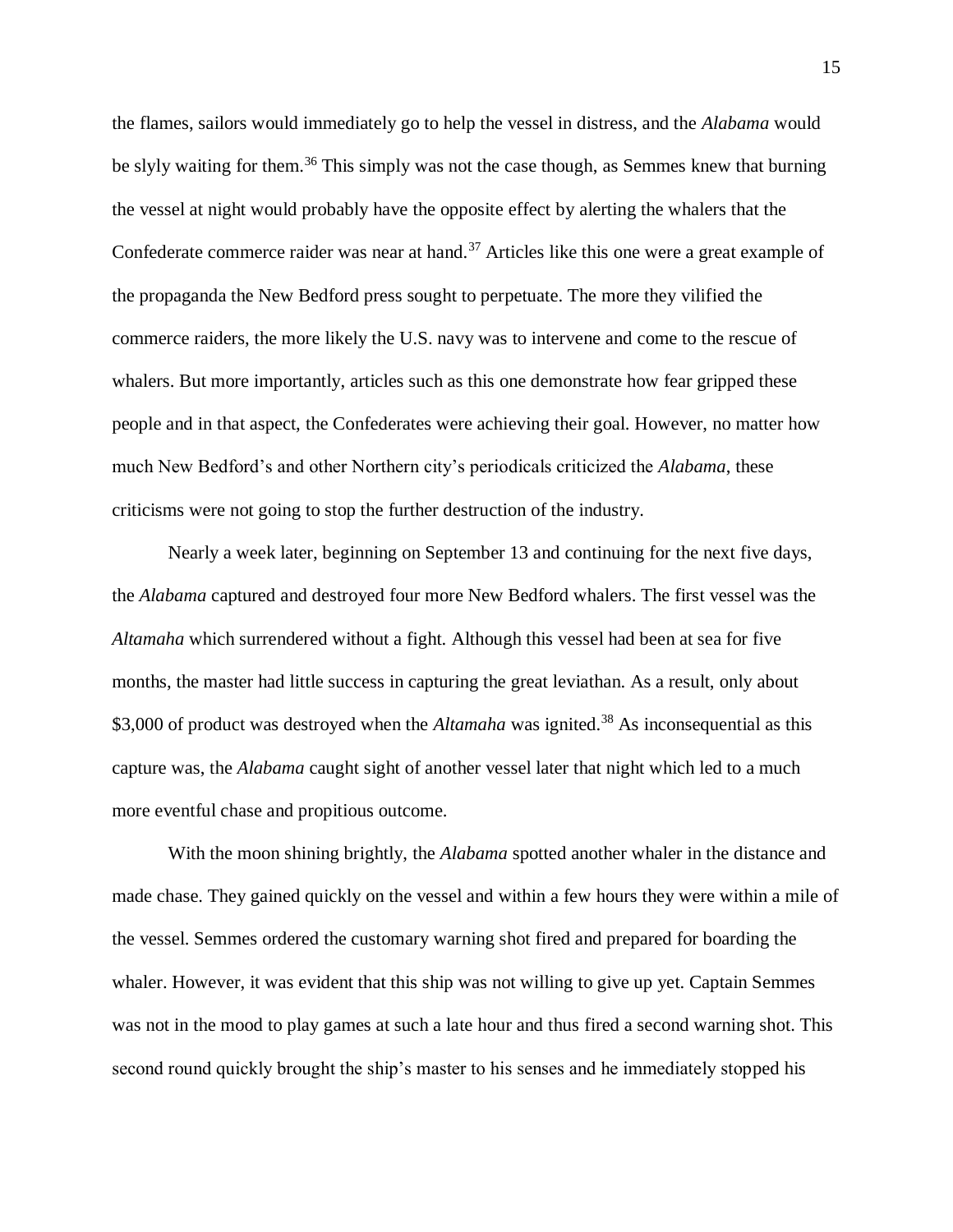course and ran down his colors. It was now nearly daylight so Semmes sent a boarding crew to the vessel and returned to his quarters for a nap. When he arose the next morning, he found the *Benjamin Tucker* of New Bedford was his new prize. This whaler left New Bedford eight months prior and was off to a decent start on this voyage with about three hundred and fifty barrels of oil onboard.<sup>39</sup> The crew of the *Alabama* gutted the *Tucker* of all valuable supplies and materials, brought the thirty person crew on board the vessel, and set the whaler on fire by 10 AM. As the ship burned, nearly \$18,000 worth of profit burned with it.<sup>40</sup>

Three days later, the *Alabama* gave chase to another potential capture. This vessel was the *Virginia*, a whaleship a mere twenty days out from New Bedford. The master of the vessel, Captain Tilton, believed he could outrun his pursuers because the *Virginia* was one of the fastest whalers in the fleet. However, they stood little chance against the steam and wind powered cruiser, and within three and a half hours the whaler belonged to the *Alabama*. Having just left port, there was little oil or other whale products onboard, but what it lacked in oil, the vessel made up in supplies. The Confederate crew requisitioned these valuable goods and set the whaler on fire.<sup>41</sup> This cost Captain Tilton and William Hathaway Jr, the owner of the *Virginia,* about  $$25,000.<sup>42</sup>$ 

With the crew of the *Virginia* onboard, the *Alabama* continued its search and destroy mission. Foul weather blew in that night and the next day, in the midst of a violent storm, the commerce raider caught another New Bedford whaler. This vessel was the *Elisha Dunbar* which Semmes burned immediately, even before viewing the bark's papers. Captain Semmes took this uncharacteristic move because the weather was becoming worse as the day drew on and wanted to do away with his newest capture before the storm intensified further. Similar to the *Virginia*, this bark was only twenty-four days out from New Bedford so not much in the way of product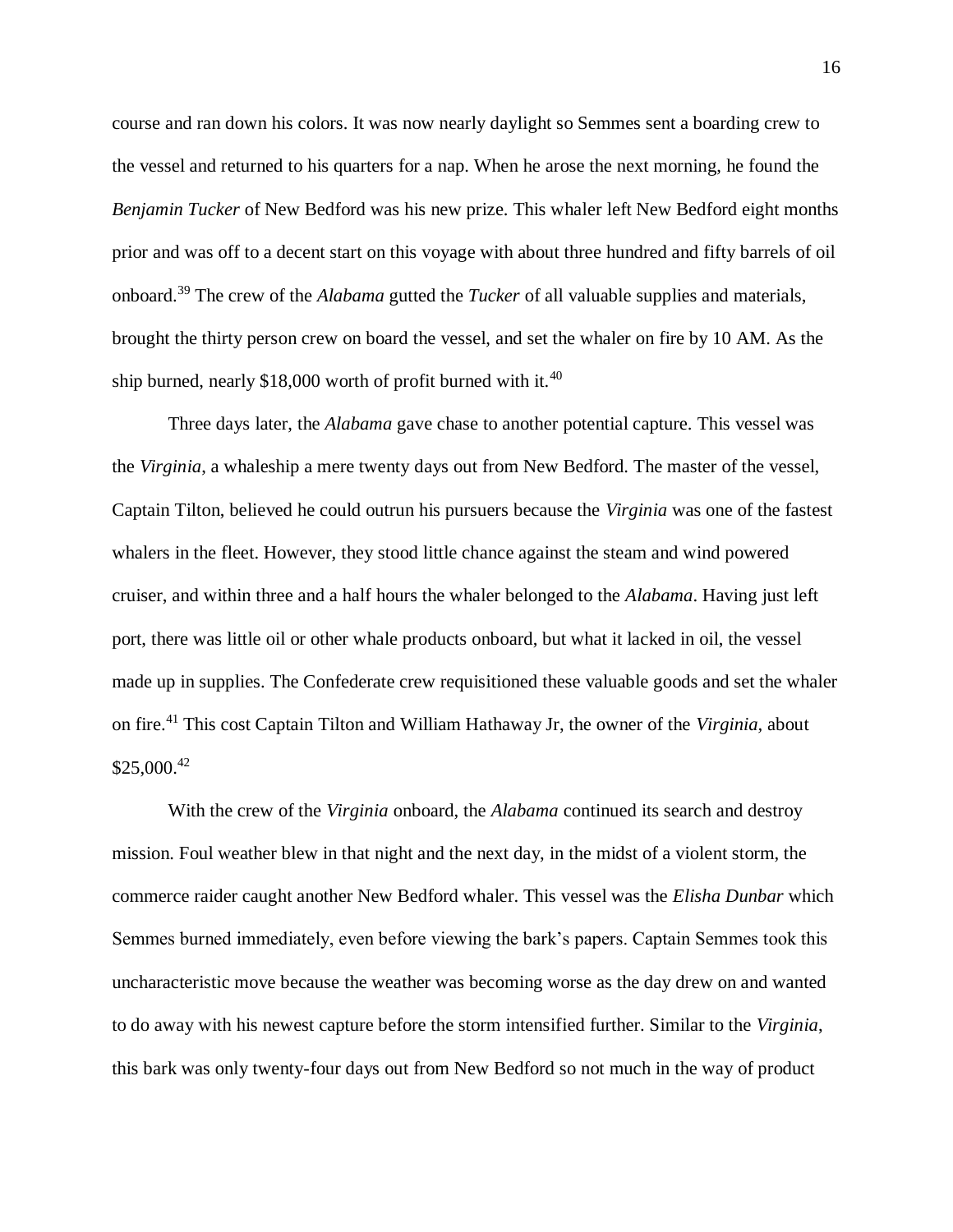was destroyed. However, the extensive supplies on the vessel were all burned along with the *Elisha Dunbar* herself, costing merchants W. and G. D. Watkins \$25,000.<sup>43</sup>

In only five days, the *Alabama* captured four New Bedford whalers costing four separate merchants approximately  $$71,000$ <sup>44</sup> In 1862 the whaling industry brought in \$61,056 in whale oil with the total importation value of whale products at \$5,051,782.<sup>45</sup> Just the destruction of these four whalers caused \$10,000 more in damages than the worth of all the oil brought into the port during the entire year. These mere five days also cost New Bedford merchants almost two percent of their entire profit for that year. On the surface, this may not seem like much, but when one considers that the average whaler returning to port usually brought in \$50,000 to \$70,000, the loss of these four vessels cost somewhere around \$250,000 in potential profit in addition to the \$71,000 in just supplies and already caught product. In addition to this sum, each one of those vessels was worth an average of \$40,000 meaning that the total valuation of the ships destroyed was around \$160,000. When these losses are added up, these four days cost New Bedford merchants a net loss of nearly \$500,000 in actual damages and potential profit. This astronomical sum was a blow that this weakened industry could not afford.

With his vessel destroyed and reputation tarnished, Captain Tilton, master of the *Virginia,* lost no time in criticizing the vile Raphael Semmes when he returned to port. In one article carried by all the local newspapers, Tilton bemoaned the conditions the Confederates forced him and his crew to live in. He explained that as prisoners they lived on deck, in the midst of a horrible storm, being at all times soaked and sometimes awaking, "nearly under water." The food was inedible and the crew had to wash in salt water. Tilton argued the vengeful Semmes and his crew sought to punish the whalers and they were no better than thieves and pirates.<sup>46</sup> Captain Semmes rebutted this claim after the war, feeling his honor was infringed upon. He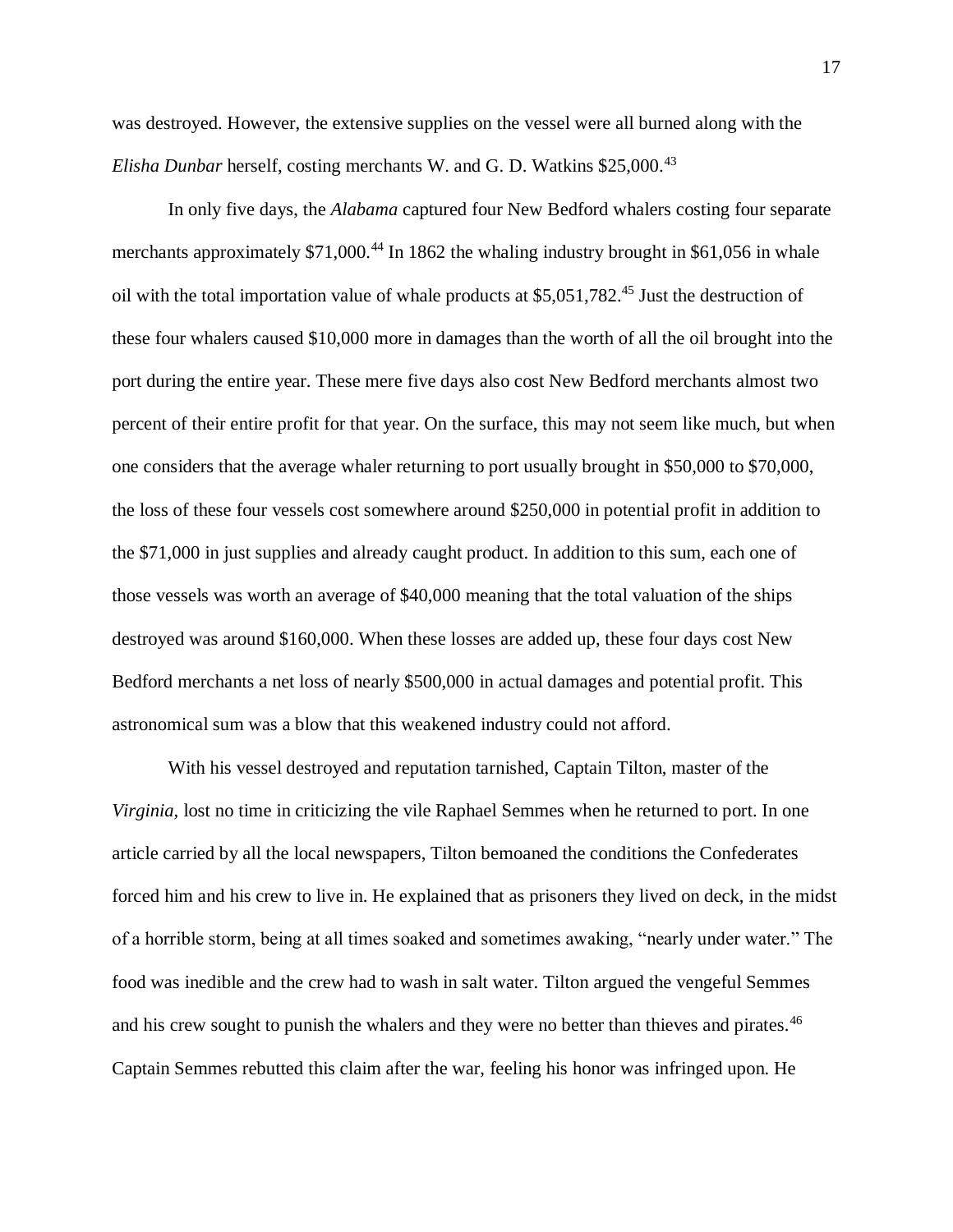knew his position was a murky one in that he attacked private merchants instead of fighting an enemy vessel in the open. At a time when war was still a "gentleman's affair," this means of warfare seemed detestable to most polite society. However, what Semmes and his crew were doing was nothing new in the annals of war, and when these very Yankee whalemen sought to infringe upon the economics of the South, they did not think anything of it. He believed he was a commerce raider, but certainly this did not make him a pirate. Thus, in his own defense, he fired back at Tilton after the war. Although he did acquiesce that the prisoners were kept on deck and probably got wet several times, they were surely not wet the entire time, and there was simply nowhere else for them to stay. If he had put them on the berth-deck, his own crew would have been without a place to sleep. And, as for the food and salt water baths, Semmes snidely remarked, "It was certainly a hardship that Captain Tilton should have nothing better to eat than my own crew, and should be obliged, like them, to wash in salt water."<sup>47</sup>

This quibbling may seem immaterial to the modern reader, but back in this time period, this was no laughing matter. Captain Tilton fought back with the only thing he had, his words. Like Tilton, all New Bedford merchants and masters had no other way to protect their vessels against this very real threat. Their only hope was to stir up enough discontent to force local politicians to lobby the naval department to help. However, these words had little more effect than to infringe upon Semmes's honor. In the end, the federal government took little action to protect the whaling industry, and the whalers' only hope was to continue to support the war effort in the hope that it would quickly terminate. This was one example of a desperate act from a desperate people.

But the *Alabama's* rampage had just begun. Through the month of October, the commerce raider caught and burned eight more American merchant vessels, but none of these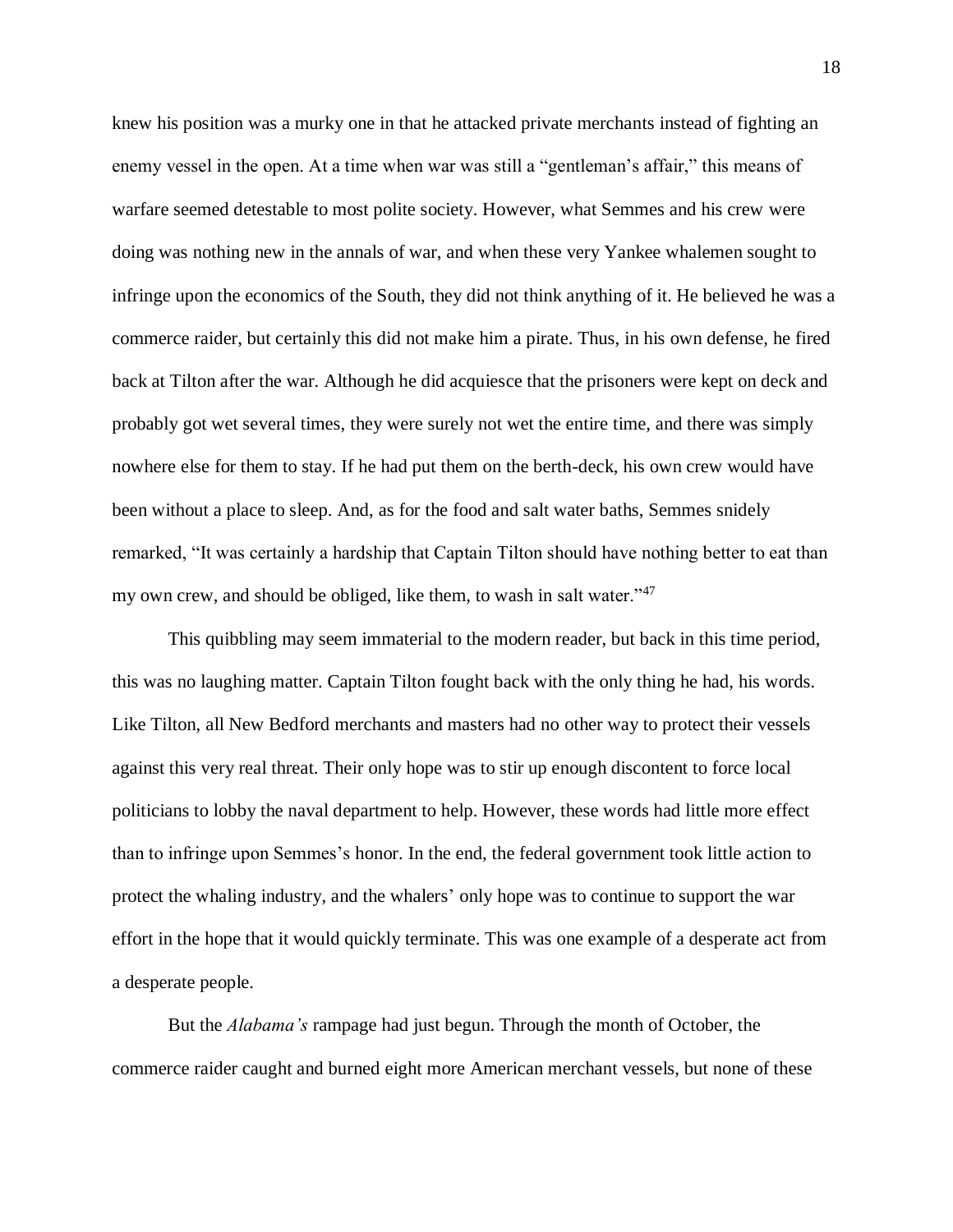were whaling ships. As they continued to sail in the Atlantic, they suddenly stumbled upon a New Bedford whaler on November 2. This vessel was only four days out from port and was amply stocked with fresh provision and supplies.<sup>48</sup> This was the *Levi Starbuck* which had just begun a thirty month voyage to the Pacific Ocean's whaling grounds. Even though the *Starbuck*  was fresh out of port, Confederate sailors destroyed approximately \$25,000 of valued goods when they set her ablaze.<sup>49</sup> It was by pure luck that the *Alabama* had found this vessel. No longer on the whaling grounds, the two vessels merely crossed paths. Unfortunately for Edward Howland, the owner of the *Starbuck*, his vessel crossed paths with the wrong ship and yet another New Bedford whaling vessel met a watery grave.

Equally unlucky were the barks *Lafayette* and *Nye*. The following April of 1863, the Confederate cruiser prowled the waters off the coast of Brazil and stumbled upon the *Lafayette*. She was four or five miles off the *Alabama's* bow and within a couple of hours the commerce raider was upon her. After the *Alabama* fired the customary warning shot, the first mate of the *Lafayette* had no recourse but to surrender. The Captain of the bark had died at sea several weeks earlier, and in a panic as the *Alabama* approached, the first mate of the whaler threw the bark's papers overboard. This act did not save his ship though. Within an hour of her capture the whaling vessel was on fire.<sup>50</sup> This was a \$20,908 bonfire for the owners of the *Lafayette*.<sup>51</sup>

Subsequently, on April 24, the *Alabama* captured her ninth New Bedford whaler. This vessel was the *Nye* which was returning from a thirty-one month cruise in the Pacific Ocean, "during which her crew had become almost as much Sandwich Islanders, as Americans in appearance." The crew had already shipped home two cargoes of oil, but still had about four hundred and twenty-five barrels onboard as they returned home. The one remaining capstone to finish off such a successful voyage would be to sail down the Acushnet River and into the harbor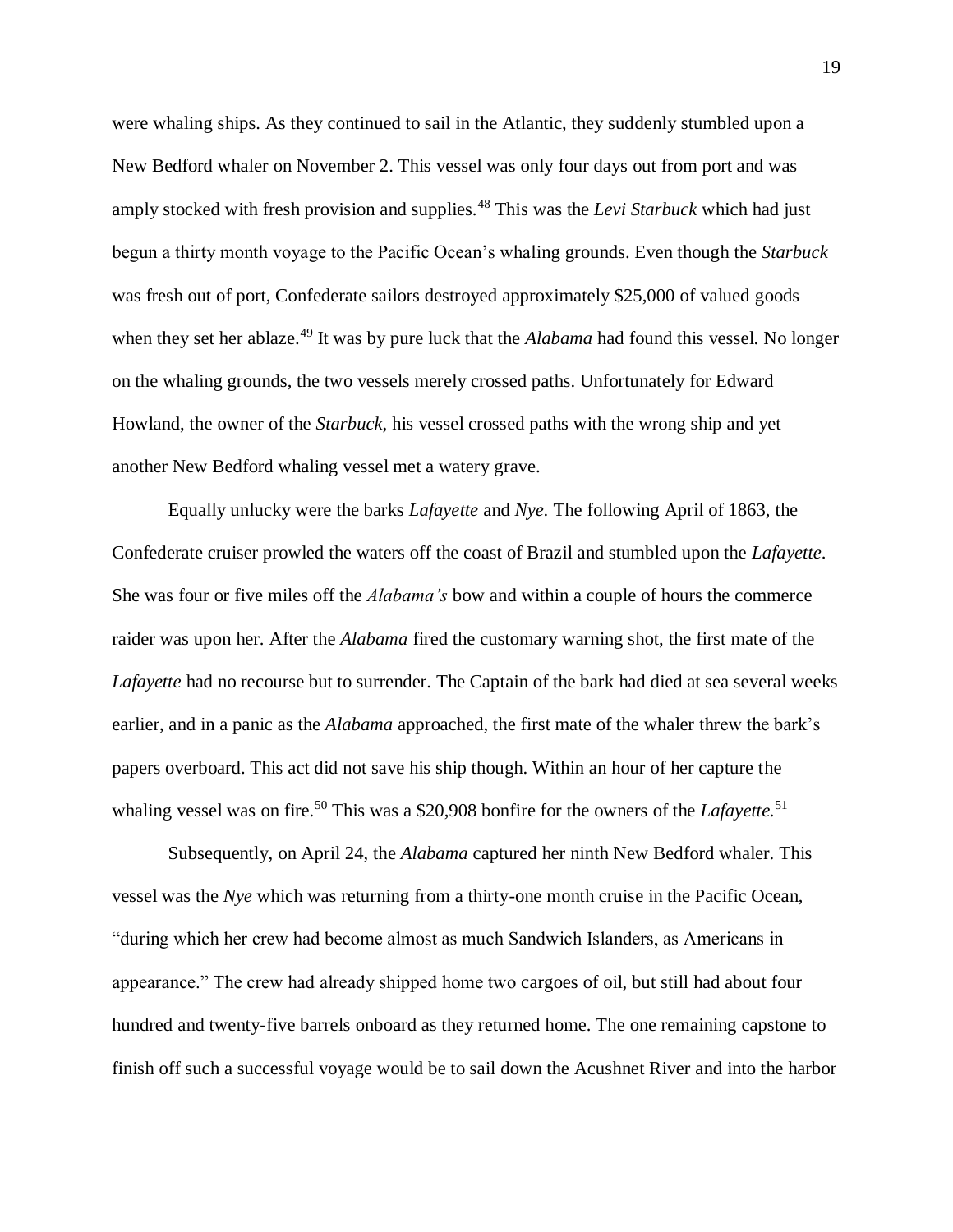to deliver these last barrels for their final payday. However, the *Alabama* would not allow such a triumphal return to port.<sup>52</sup> The overly oily *Nye* easily went up in flames and the \$31,000 worth of product was destroyed.<sup>53</sup>

All three of these vessels, the *Levi Starbuck*, the *Lafayette*, and the *Nye* were captured, in a way, accidentally. None were caught on whaling grounds, and all were unlucky enough to cross courses with the *Alabama* on their way to the whaling grounds or on their way home. A jubilant Semmes remarked, "The fates seemed to have a grudge against New England fishermen, and would persist in throwing them in my way, although I was not on whaling-grounds."<sup>54</sup> Whether it was the fates or the vengeful whales which kept sending whalers the *Alabama's* way, the effects of these unexpected encounters could not be overlooked. Yet even though these were the last of the New Bedford whalers that Semmes captured, the *Alabama's* journeys were far from over. By May of 1864, this Confederate cruiser captured and destroyed fifty-five U.S. merchant vessels equaling about  $$4,613,914$  in damages.<sup>55</sup> Ultimately, in June of that same year, the *Alabama* met her own watery grave at the hands of the USS *Kearsarge* off the English coast. But the damage was already done.

Semmes's *Alabama* captured a total of sixteen whaling vessels with exactly half of these being from New Bedford. The Confederates destroyed approximately \$218,000 worth of product, supplies, and vessels from New Bedford whalers, which equates to over \$3,000,000 in modern value.<sup>56</sup> To say that sum was devastating is an understatement. If one were to imagine a modern city losing over three million dollars in less than a year, images of places like Detroit and Flint, MI after the motor industry's collapse would come to mind. The effect of the capture of just eight vessels on New Bedford was certainly traumatic in 1863. This also affected the war as well. As Semmes remarked to one disgruntled whaler, "Every whale you strike will put money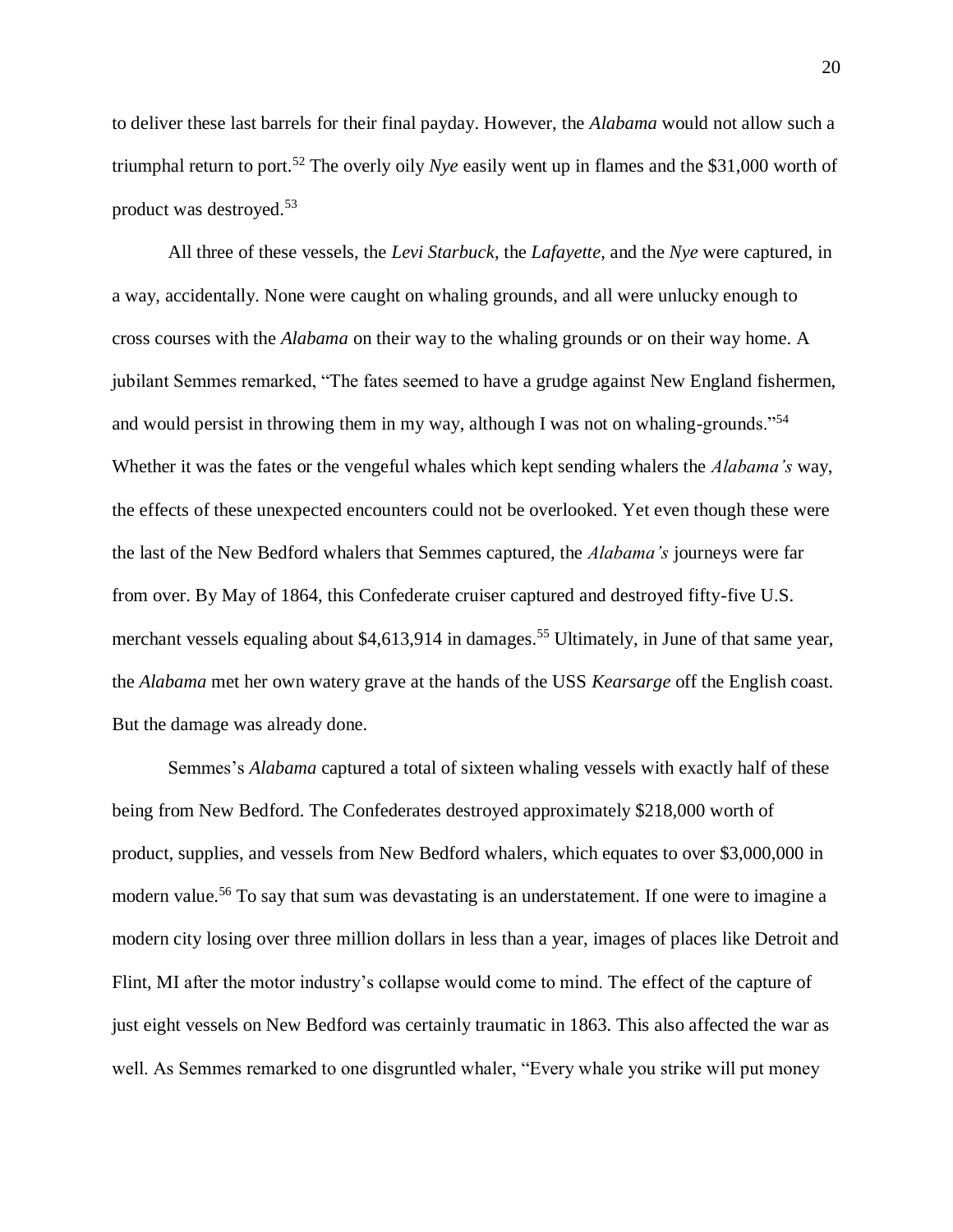into the Federal treasury, and strengthen the hands of your people to carry on the war. I am afraid I must burn your ship."<sup>57</sup> Captain Semmes was right. By harming the industry, he altered the New Bedford merchants' ability to fund the war. At this point, half way through the war, the Stone Fleet and activities of Confederate commerce raiders reduced the New Bedford whaling fleet by over twenty-five percent.<sup>58</sup> This effectiveness would not be overlooked by Southern authorities. As the *Alabama* fought her final battle against the USS *Kearsarge*, Confederate Secretary of the Navy Mallory and other Confederate officials considered sending out a new cruiser with the sole purpose of destroying the enemy's whaling fleet. They surmised this could maximize a commerce raider's efficacy, and they were not wrong.

As Confederate officials discussed possible targets for a new cruiser, Bulloch went about procuring a vessel for this service. He settled on an iron-framed, full-rigged ship with auxiliary steam power known as the *Sea King*. Recently returned to England from Bombay, this vessel was the perfect material for a cruiser. As a result, Bulloch began the painstakingly tedious task of buying and outfitting the vessel. The Confederate naval department searched for a commander of this vessel and settled upon Lieutenant James I. Waddell. Waddell was a North Carolinian with over twenty years of experience in the U.S. navy. He was by far the most qualified candidate to lead this expedition, and his first order of business was preparing the vessel for service as a commerce raider. By mid-October, 1864, the *Sea King* was rechristened the CSS *Shenandoah,* and was off on its mission to destroy the whaling fleet of the North Pacific.<sup>59</sup>

Waddell's order from Bulloch, dated October 5, 1864, explicitly stated the purpose of the mission. In the opening two sentences of this letter, Bulloch wrote, "Sir: You are about to proceed upon a cruise in the far-distant Pacific, into the seas and among the islands frequented by the great American whaling fleet, a source of abundant wealth to our enemies and a nursery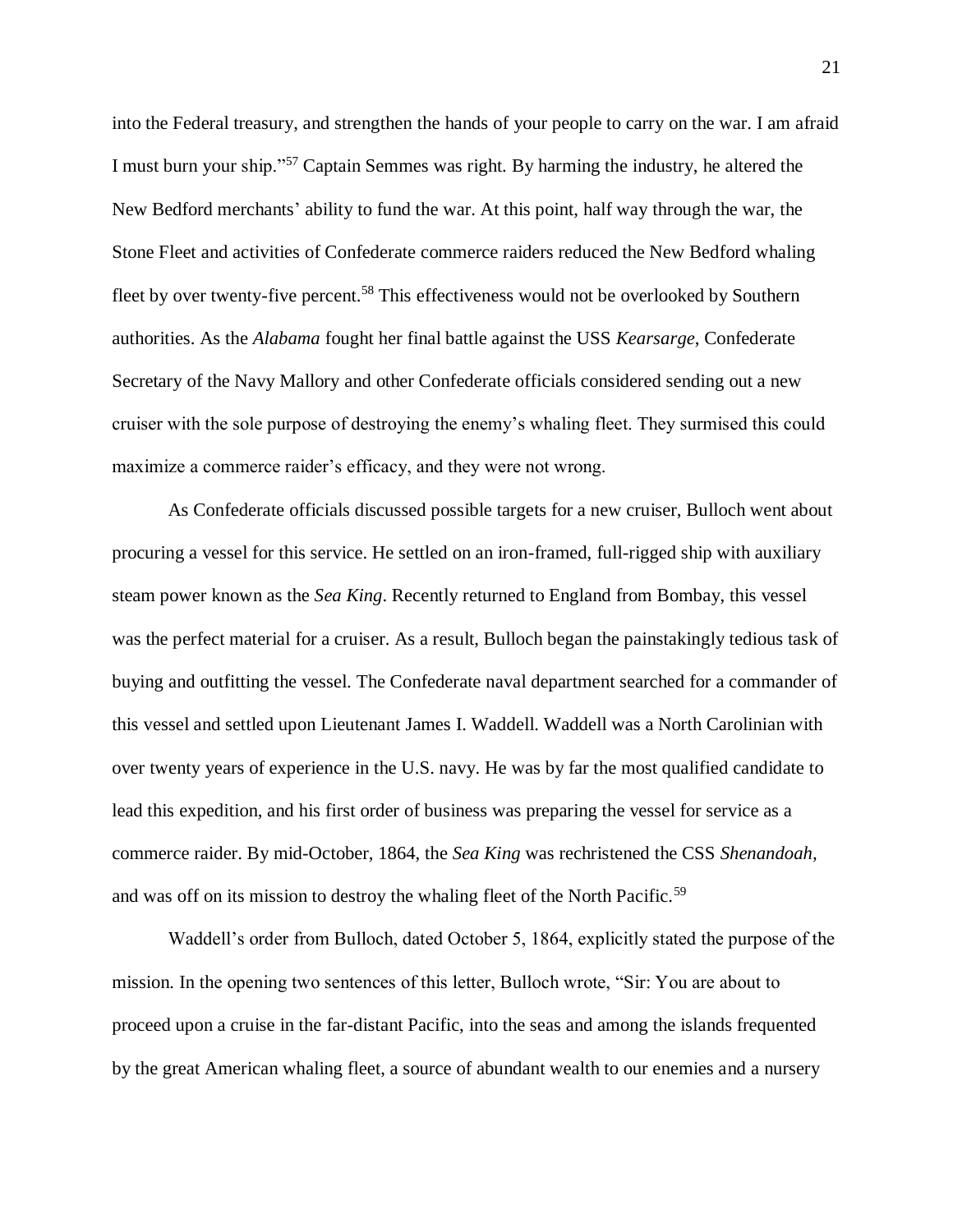for their seamen. It is hoped that you may be able to greatly damage and disperse that fleet, even if you do not succeed in utterly destroying it."<sup>60</sup> Building upon the success of Semmes and his *Alabama* in attacking the whaling fleet off the coast of the Azores, Bulloch hoped Waddell could achieve even more success by attacking the much larger and much more productive Northern Pacific whaling fleet. If the *Shenandoah* could wreak havoc, they stood a good chance of either permanently disrupting or even destroying that season's fleet. This would have little effect on the Presidential election the next month, but if Lincoln did win reelection, the Confederates were going to have to do something to prolong the war. As a result, if they could successfully strike a major blow at the industry, they could reduce the amount of money funding the war effort. This was also a wise endeavor, for as Semmes recognized, the whalers were going to be on the grounds no matter what, and would be undefended as the U.S. navy had no vessels in the Arctic or North Pacific region.<sup>61</sup> The whalers were sitting ducks, and although they feared commerce raiders, they never expected they would be attacked in the far reaches of the northern most ocean. Thus, a voyage like this one was the most cost effective way to inflict the maximum potential of damage on the Northern maritime economy. For the war weary and economically struggling South, this proved the best way to possibly change the course of the war. With the fates aligned in their favor, the *Shenandoah* set forth on what would be one of the most destructive cruises in whaling history.

It was in the South Atlantic that Waddell and his crew caught their first whaler. It was about five in the afternoon of December 4, 1864, in what Captain Charles P. Worth, the master of the idle whaler, described as "thick weather." With a fairly dense mist hanging over the water, Captain Waddell stealthily directed his steamer towards the unsuspecting vessel and its crew. This was the whaling bark *Edward* of New Bedford, which was in the process of "cutting in" a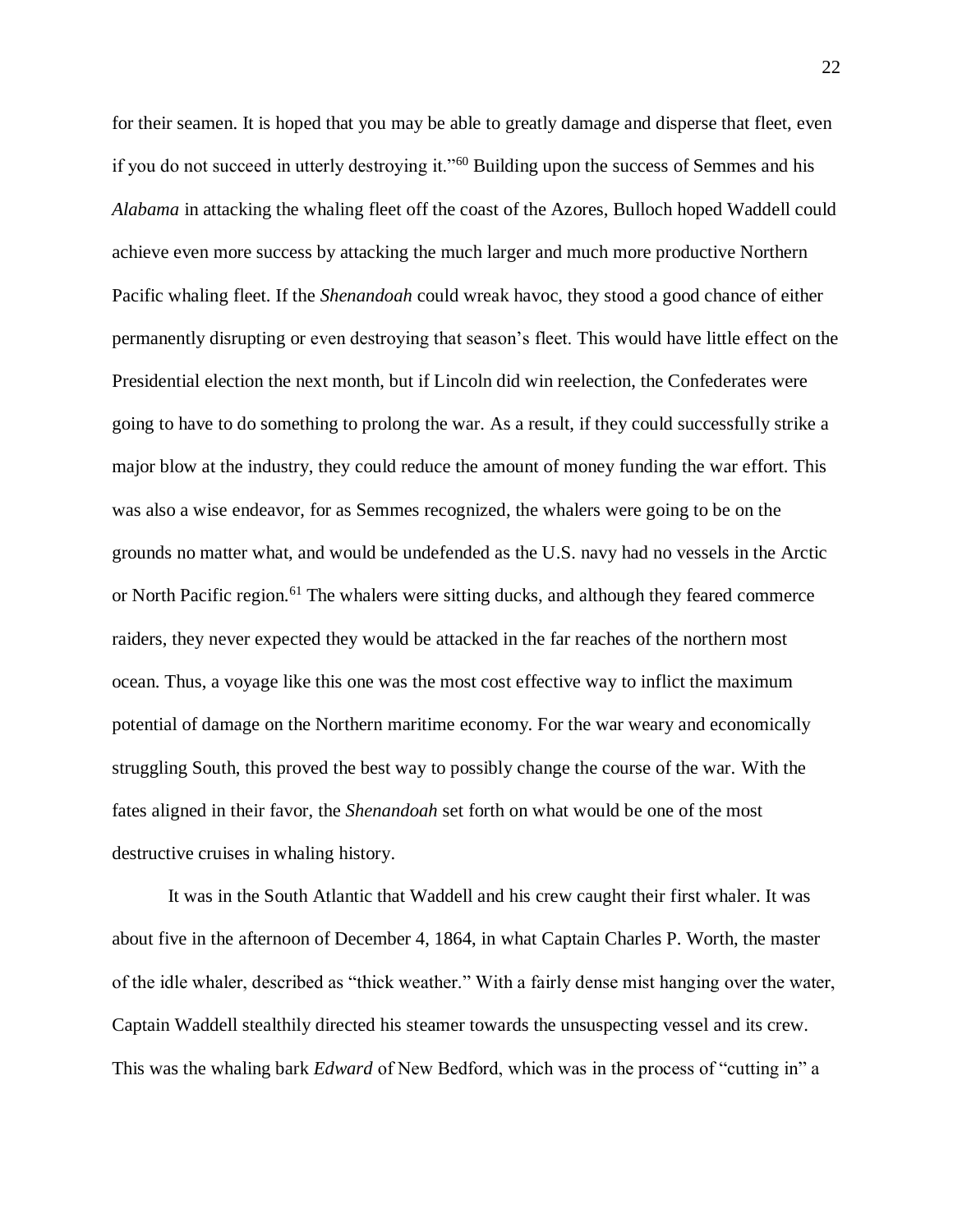right whale they had recently captured. Waddell dispatched a boarding party and by the time the busily working seamen realized what was happening, it was already too late. Captain Worth realized the most propitious course of action was to surrender.<sup>62</sup> The crew of the *Shenandoah* spent the next two days stripping the *Edward* of all provisions. Waddell then burned the bark and transported his prisoners to Tristan da Cunha where he dropped them off on the island under the protection of the locals. Several weeks later, the USS *Iroquois* retrieved the crew and delivered them to Cape Town, South Africa where they spent several more weeks until finally making their return voyage home. All in all, Waddell's first whaler was a decent catch.<sup>63</sup>

This first prize was worth about  $$20,000$ .<sup>64</sup> When one considers that this estimate accounts for both the value of the vessel and its cargo, it appears that historian Tom Chaffin's appraisal of this being, "a modest amount compared with that of other prizes," is a logical conclusion.<sup>65</sup> The right whale that the crew of the *Edward* was working on was only its first catch, so aside from the worth of the vessel and its provisions, the economic blow was comparatively little. However, a letter written by Captain Worth, dated January 10, 1865, indicated the psychological effect of this capture. In exasperation Worth wrote, "We were robbed of everything we possessed but our clothing and part of that was stolen on board the *Shenandoah*. We were boiling our first whale when captured, which would have made 100 bbls. of oil.<sup>3</sup> My officers, crew, and myself, are dependent on the U.S. Consul at this place [Cape Town], not one of us left with a dollar."<sup>66</sup> This letter was finally published in the March 7, 1865 edition of the *Whalemen's Shipping List* and figured prominently at the top of the second page. Undoubtedly, hundreds of subscribers read this painful cry from one of their own and foresaw the destruction yet to come. With the *Alabama* gone, once depressed merchants found new hope

 $\overline{\phantom{a}}$ 

<sup>&</sup>lt;sup>3</sup> Bbls. was a unit of measure of barrels of oil. One bbl is the equivalent of approximately 42 gallons of oil per barrel. Thus, 100 bbls of oil equals 4,200 gallons of oil.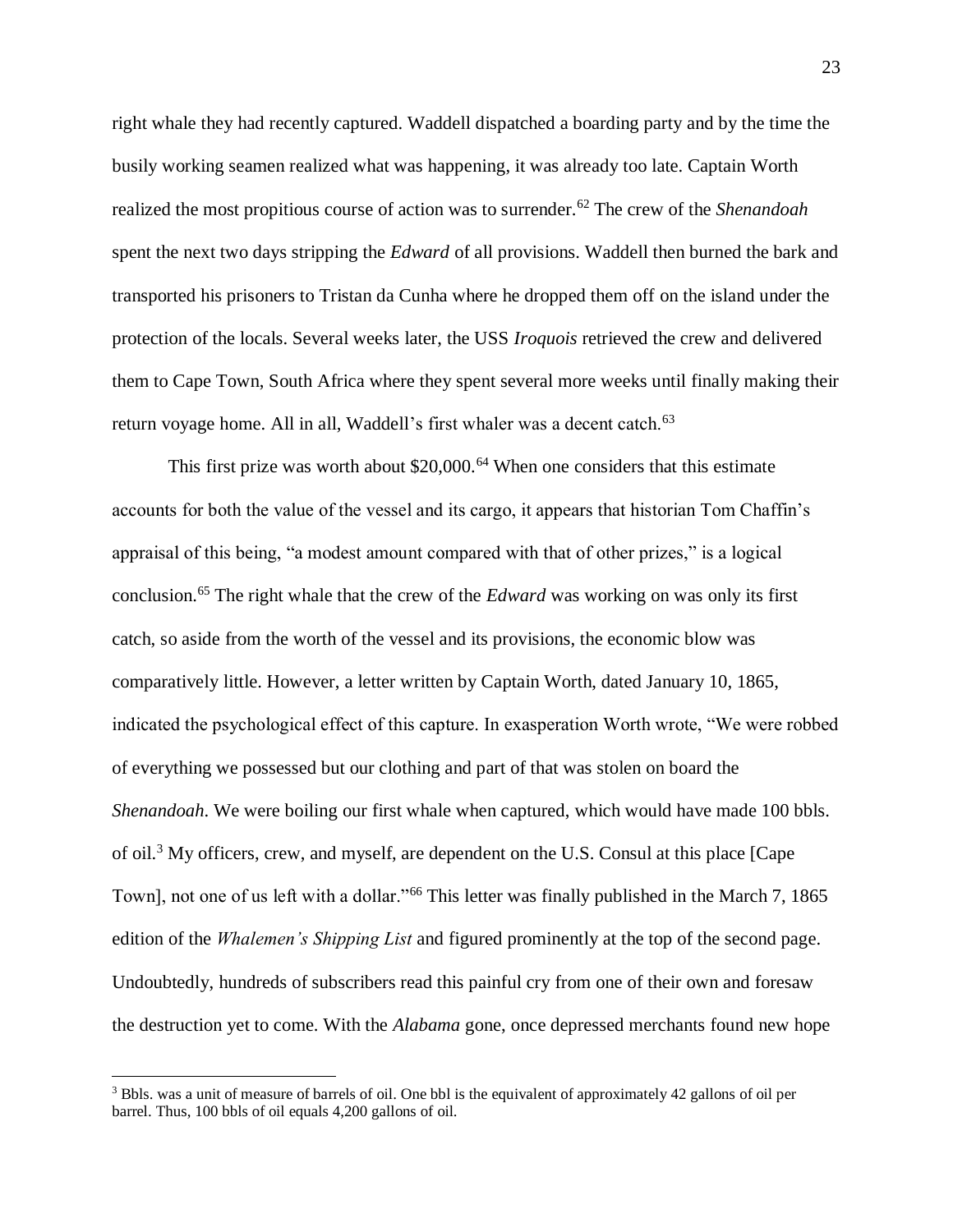that the world's oceans would once again be safe, but now a new Confederate threat lurked on the oceans and it was certainly one to be feared. Even though their fears were being realized once again, few New Bedford merchants could imagine the rampage the CSS *Shenandoah* was about to embark on.

After a brief layover in Melbourne, Australia to refit, the *Shenandoah* headed north towards the Caroline Islands. It was in the harbor of Ascension Island (modern Ponape Island, Micronesia) that Waddell located his key to success. Four vessels lay at anchor in the harbor, and all were American whalers. Only one, the ship *Hector*, was from New Bedford, but these four vessels were a valuable prize. These whaling vessels had been away for several years and had nearly full holds. Between the *Hector* and the *Edward Carey* of San Francisco, the crew of the *Shenandoah* found nearly five hundred barrels of whale oil. This was no minor sum, as these were worth well over \$73,000 dollars.<sup>67</sup> Once the Confederates cleared the ship of everything of value to them, Captain Waddell allowed the local islanders to loot the ships in exchange for the islanders taking the Yankee prisoners. Following a day in which the islanders took anything left on the vessels which had any value, the *Hector* was one of three vessels set ablaze.<sup>68</sup> This cost the master of the *Hector* well over \$58,000; not to mention the permanent loss of his ship and his large investments in supplies.<sup>69</sup>

However, Waddell procured something even more valuable from the masters of these four vessels. Amongst the captured materials were the extensive charts and maps of the North Pacific whaling grounds. Now, not only was Waddell armed with the precise charts necessary for navigating the often deadly Pacific and Arctic Oceans, but he knew the exact location of the whaling fleet. Waddell jubilantly recalled in his memoirs, "With such charts in my possession, I not only held a key to the navigation of all the Pacific Island, the Okhotsk and Bering Seas, and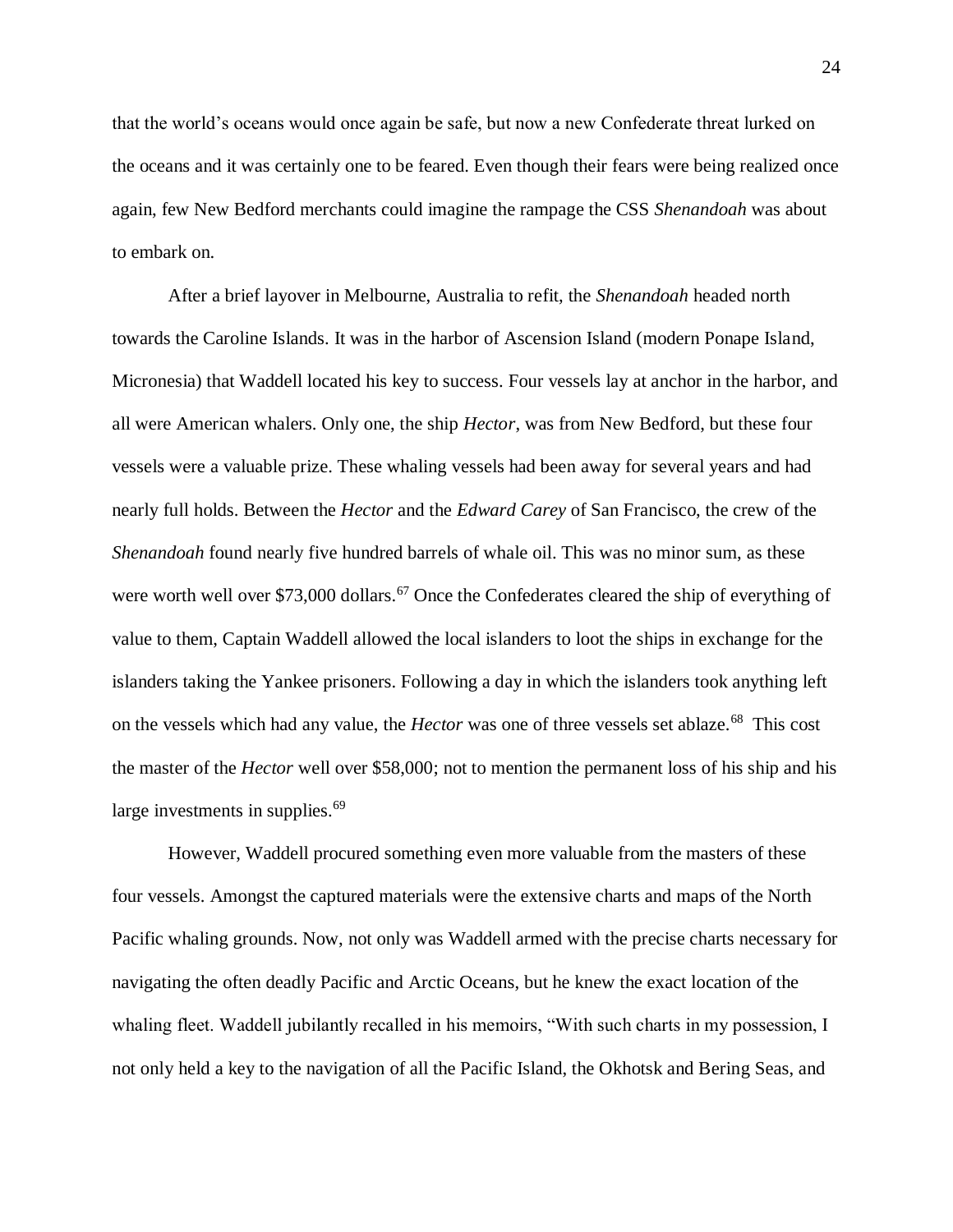the Arctic Ocean, but the most probable localities for finding the great Arctic whaling fleet of New England, without tiresome search."<sup>70</sup> Waddell held the principal tools to completing the mission Bulloch sent him on nearly six months before. He knew exactly where to find the Arctic whaling fleet, and the many New Bedford whalers that called those waters home. The Confederates never intended to find these charts, but when they did they held the key to the whaler's undoing. Ironically, it was whalers that provided this key.

Armed with these valuable gifts, Waddell turned the *Shenandoah* north, arriving off the Kamchetta Peninsula by late May of 1865. Even though the war was essentially over, the Captain and crew of the *Shenandoah* had no idea and they went about their mission as originally planned. By this time of year, in the reaches of the North Pacific, the solid masses of ice begin to break up, giving way to some of the most abundant whaling grounds in the world. The bowhead whale inhabits these northern waters, and because of their high blubber content, intended to keep them insulated from the harsh Arctic waters, yield large amounts of oil.<sup>71</sup> These were the prizes New Bedford's whaling fleet hoped for, and as Captain Waddell sent a look-out aloft to investigate the breaking ice floe, he heralded, "Sail ho!" Following the tactical norm, Waddell had the Russian flag unfurled, in an attempt to deceive his prey. However, the prey and predator found themselves on opposite sides of a massive ice floe, and in what must have seemed like comedic act, the two followed each other on parallel tracks, with the *Shenandoah* being unable to catch the whaler. The whaler was the bark *Abigail* of New Bedford, and soon the crew of the *Abigail's* luck ran out. As the ice floe ended, the *Shenandoah* moved in, replacing the Russian colors with those of the Confederacy and sending a boarding party to take the new prize.<sup>72</sup> Captain Ebenezer Nye, the master of the *Abigail*, was astonished. After expressing his disbelief, the boarding officer from the *Shenandoah* slyly remarked, "We have entered into a treaty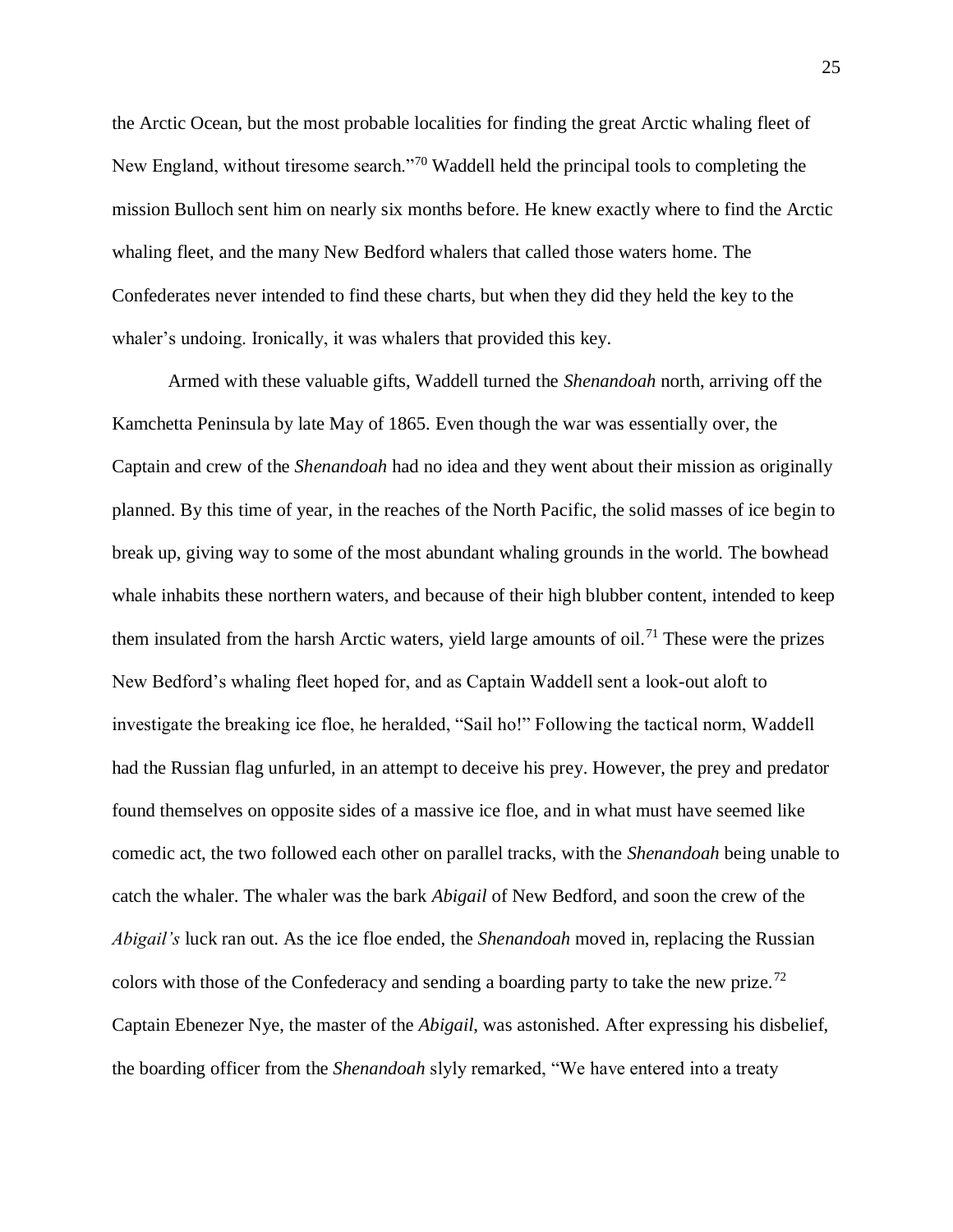offensive and defensive with the whales, and we are up here by special agreement to dispose of their mortal enemy."<sup>73</sup> This was not Nye's first encounter with a Confederate cruiser though. Several years before, he had been a master of another whaler which fell prey to the CSS *Alabama*. One discouraged member of the crew proclaimed, "You are more fortunate in picking up Confederate cruisers than whales. I will never again go with you, for if there is a cruiser out, you will find her."<sup>74</sup> Not only had Captain Nye lost his ship and precious cargo, but his reputation was forever tainted.

As the *Abigail* burned, the defiant Nye was said to proclaim, "You have not ruined me yet; I have ten thousand dollars at home, and before I left I lent it to the government to help fight such fellows as you."<sup>75</sup> This proved the Yankee whalers only defense against their adversary. Lacking the ability to fight themselves, merchants and masters donated large sums of money to the federal government in the hopes that the rebellion could be suppressed and safety assured to their vessels. However, such donations only depressed the industry further, as money invested in the war was money not invested in the latest technology or in the construction of new vessels.<sup>76</sup> Not only were merchants and masters like Ebenezer Nye suffering from higher insurance rates, the destruction of property, and the loss of valuable profits, but the war inadvertently directed their money away from their industry, thus fueling the further collapse of the industry.<sup>77</sup> By trying to fund the war in order to protect their industry, they were bankrupting their own businesses.

Far worse, the New Bedford bark *Abigail* gave Waddell another crucial asset, when the bark's second mate, Thomas S. Manning, joined the crew of the *Shenandoah*. Manning was originally from Baltimore, Maryland and was a southern sympathizer. Thus, when the opportunity presented itself, he had no qualms about joining the *Shenandoah's* crew. Not only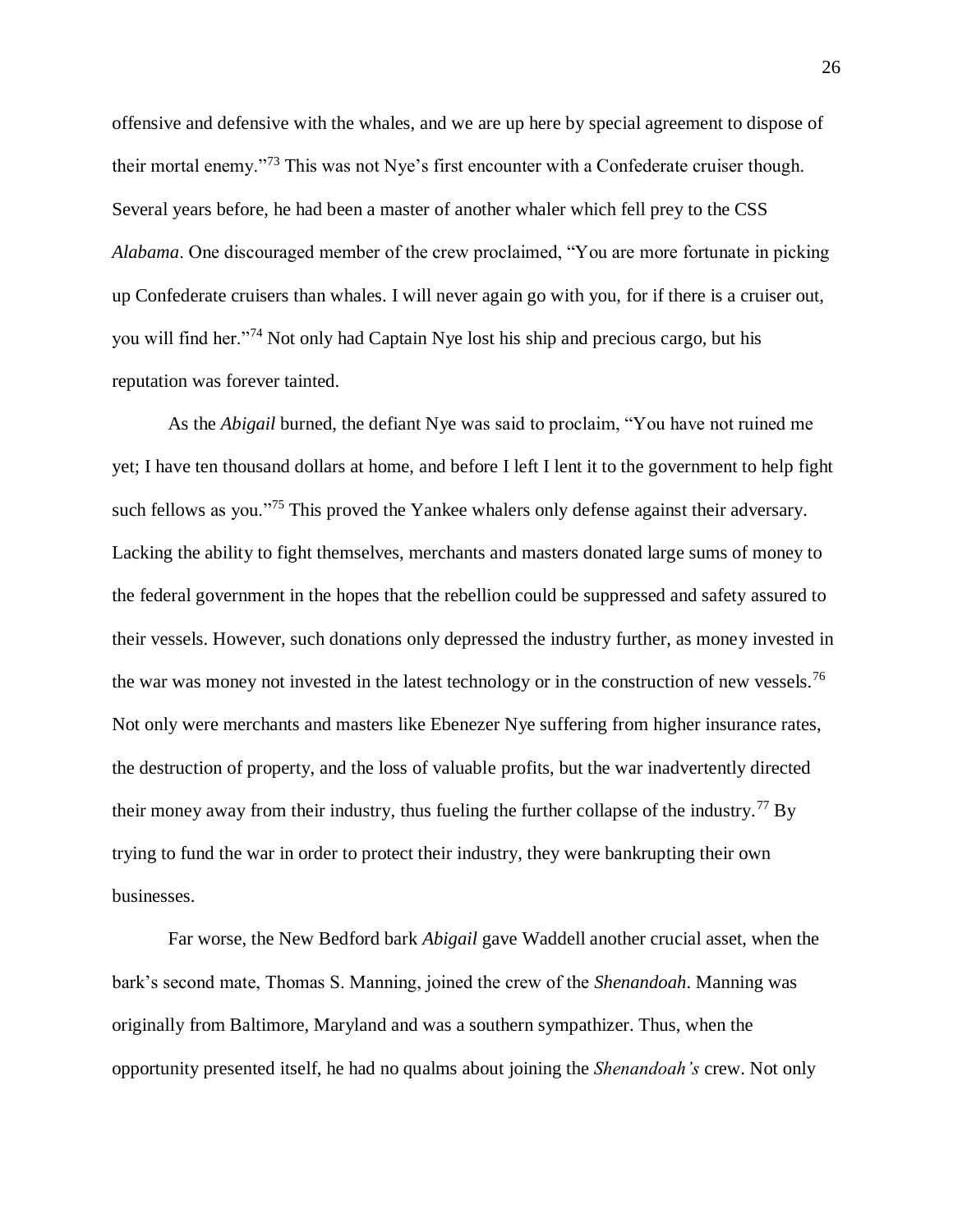was he an experienced seaman, but he also knew the approximate location of the whaling fleet. In conjunction with the captured charts and maps, Waddell had the perfect guide to lead him to his goal.

With Manning providing the directions, the *Shenandoah* continued its cruise arriving off Cape Navarin in the Bering Sea on June 21. It was here that the crew picked up on a trail of floating blubber and smoke, signs that a whaler was nearby. Sure enough they soon found the *William Thompson* and *Euphrates*, both of New Bedford. The *Shenandoah's* crew made quick work of both ships, scavenging valuable rations and then setting the ships ablaze with their few hundred barrels of whale oil providing fuel for the fire.<sup>78</sup>

After a brief false alarm, which turned out to be an Australian whaler, the crew of the *Shenandoah* received concerning news from the crew of the *William Thompson*. The officers and crew of the *William Thompson* had recently stopped off in port in California on April 22, and heard news of President Lincoln's assassination and the capture of Richmond, Virginia and Charleston, South Carolina.<sup>79</sup> With no solid evidence to prove the claims, Waddell shrugged them off as red herrings and turned his sites on more New Bedford whalers.

As June 22 dawned, five more sets of sails were glimpsed by the lookout. Two of these belonged to foreign whalers, but the other three were New Bedford ships. One of these was the *Milo*, which Lieutenant Hunt described as a, "staunch and slow-moving vessel."<sup>80</sup> Easily sailing up to the *Milo,* the *Shenandoah* captured her. The *Milo's* Captain, Johnathan C. Hawes was amazed that a Confederate cruiser was that far north.<sup>81</sup> It seems that this was the general consensus among whalers in the Arctic. In fact, many had gone that far north in the hopes that this region would be a safe-haven from preying Confederate cruisers. This assumption clearly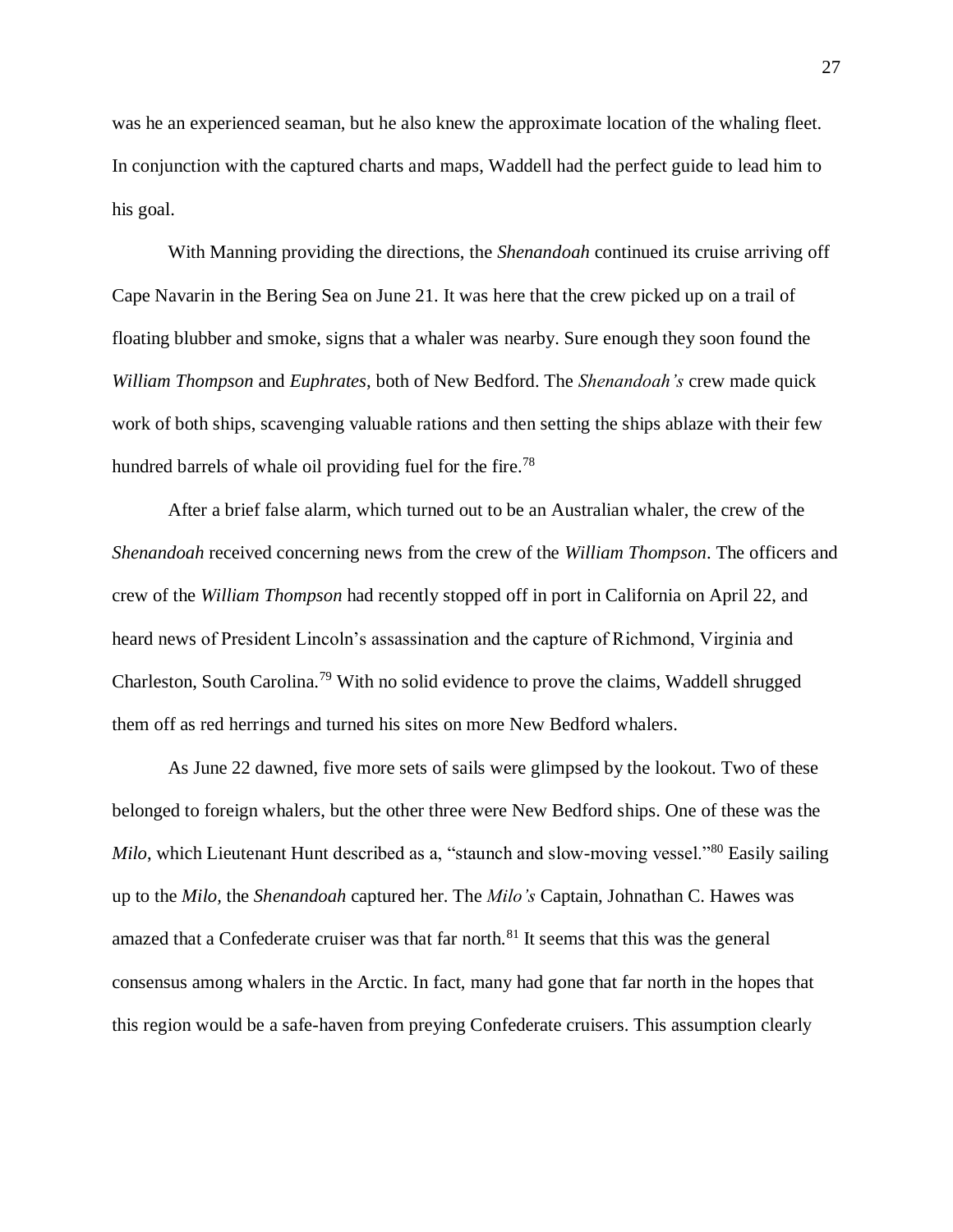could not have been more wrong. The unlikeliness of the *Shenandoah's* voyage was certainly a contributing factor toward their efficacy.

In the meantime, the other two New Bedford whalers made a run for it. The *Sophia Thornton* was the slower of the two, and the *Shenandoah* easily caught up to her. After securing this newest catch, the *Shenandoah* steamed after the last vessel, the *Jireh Swift*. A three hour pursuit culminated with several warning shots fired from the *Shenandoah's* thirty-two pound cannon and the immediate capitulation of the *Jireh Swift*. 82 In two days Waddell captured five New Bedford whalers.

However, his success posed another problem; what should be done with all the prisoners? He solved this dilemma by making a deal with Captain Hawes of the *Milo*. Waddell offered to spare his vessel by bonding it if Hawes would take all the prisoners to San Francisco for him. In essence, Waddell would let Hawes go if he took the prisoners and agreed to pay \$46,000 to the Confederate government for his ship. Hawes quickly agreed to the deal and as the prisoners were loaded onto the *Milo*, the *Jireh Swift* and *Sophia Thornton* were burned.<sup>83</sup> Although Hawes never paid the \$46,000 bond and his vessel was spared, the damage these mere two days had on the New Bedford whaling industry was catastrophic. Four vessels were destroyed, thousands of barrels of whale oil were burned, and thousands of dollars of supplies, tools, and materials were lost. According to estimates, just these two days cost New Bedford merchants \$261,205.<sup>84</sup> This was a blow that an already deflated economy could barely stand, and the worst part for New Bedford merchants was, the most treacherous day was yet to come.

Several days later, on June 26, the *Shenandoah* caught three more prizes, but only one of the whalers was from New Bedford. The *Nimrod*, captained by James M. Clark, was this unfortunate vessel. Like Captain Ebenezer Nye of New Bedford's *Abigail*, Captain Clark had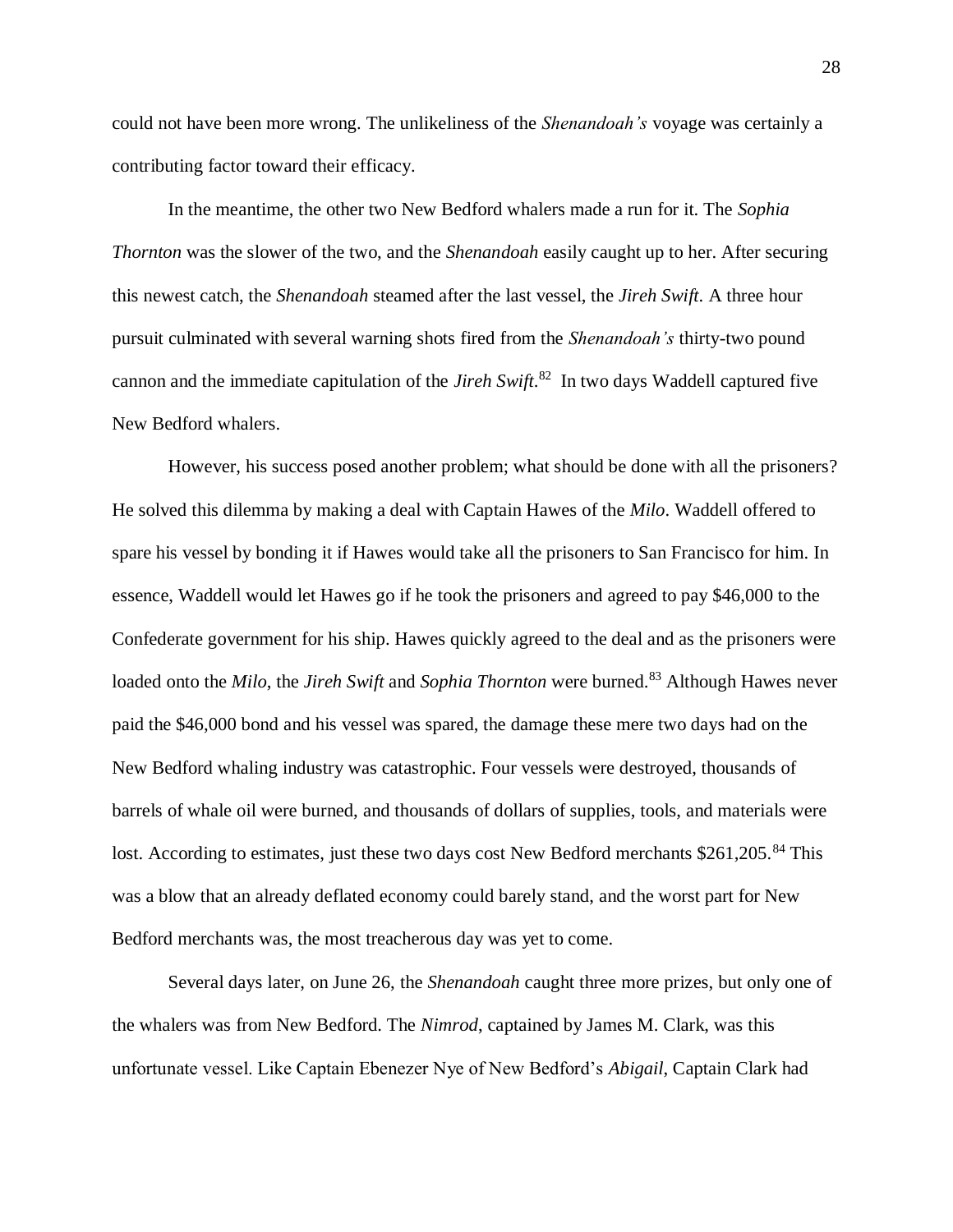also had his fair share of run-ins with Confederate cruisers. As the master of the *Ocean Rover* two years earlier, Raphael Seems and the *Alabama* captured and destroyed his whaling bark. Ironically, in both instances Confederate Lieutenant S. Smith Lee was the first to board one of Clark's vessels. Lieutenant Lee thought of this second meeting as, "an excellent joke," but Clark did not see the humor.<sup>85</sup> No whaling captain wanted to be like Nye or Clark. It was bad enough suffering one destructive encounter with a Confederate cruiser, never mind two.

As Captain Clark surrendered one of his vessels for a second time during the war, the crew of the *Shenandoah* spotted five more whalers in the distance. Waddell and his crew were able to take three out of the five vessels, and all three, the *Gypsy*, *Isabella*, and *General Pike* were all New Bedford whalers. Now with nearly two hundred and twenty-two prisoners in his custody, Waddell bonded the *General Pike* for \$45,000 and sent his prisoners on their way to San Francisco.<sup>86</sup> In the past several months, the *Shenandoah* captured nine New Bedford whalers, a devastating blow to a city which had already lost nearly three dozen vessels since the beginning of the war. However, the next day, June 27, proved to be the most destructive single day for New Bedford's whaling industry in its long history.

Early the next morning, Waddell spotted eleven more whaleships in the distance. First, the *Shenandoah* captured the New Bedford whaler *Waverly* and burned it, and by a little after noon, the *Shenandoah* was approaching the other ten vessels. It turns out nine vessels were gathered around the *Brunswick* of New Bedford which had recently lost a battle with an iceberg. The masters and crew of all ten vessels were in the process of auctioning off the materials, tools, and supplies on the *Brunswick* when the *Shenandoah* sailed up.<sup>87</sup> In an amazing example of stealth and coordination, the crew of the *Shenandoah* utilized their five longboats and the threat from their artillery pieces to secure surrender from nine of the ten vessels. Of these nine vessels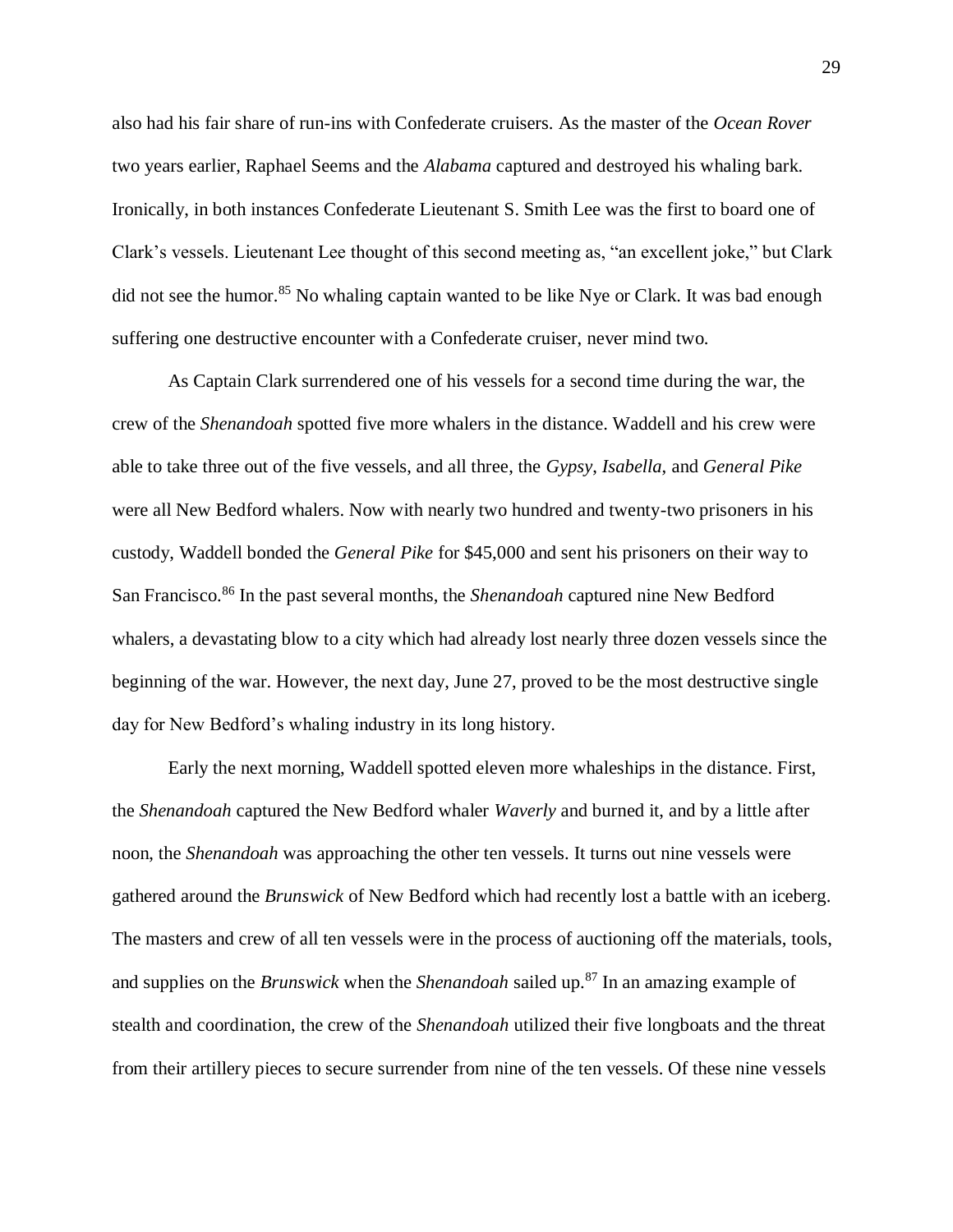six were from New Bedford, the ships *James Murray*, *Isaac Howland*, and *Nassau*, and the barks *Congress, Hillman*, and *Martha*. 88

However, the one hold out was the *Favorite* of Fairhaven. Although this vessel was from Fairhaven, this story is telling of the anguish, fear, and desperation shared among all whaling captains whether from New Bedford or not. In addition to this, historically Fairhaven and New Bedford were essentially the same greater metropolitan area, with the two halves only separated by the Acushnet River. With relatives on both sides of the river, business interest on both sides of the river, and connections on both sides of the river, these two separate cities were essentially one in the nineteenth century. Thus, the *Favorite's* story was one of a New Bedford whaler.

Captain Thomas G. Young was the master of the *Favorite*, and as a boarding party from the *Shenandoah* approached, Young made ready for a battle. Standing on the roof of his cabin, he loaded several guns and bomb guns (used for harpooning whales) and prepared to make a stand. As the *Shenandoah's* boarding party neared, they returned to their cruiser when Young ordered them to "Stand off!" In response, Captain Waddell turned the *Shenandoah* so that his guns were trained on the *Favorite*, and gave the order to fire low, when instructed. There would be no warning shot this time. As this transpired, Captain Young was unpersuaded by the *Favorite's* officers and crew as they attempted to talk him off the proverbial ledge. It was reported that the nearly sixty year old Young replied, "I have only four or five years to live anyway, and I might as well die now as any time, especially as all I have is invested in my vessel, and if I lose that I will have to go home penniless and die a pauper." During a lull in the commotion, the officers of the *Favorite* removed the percussion caps from the firearms, rendering them useless. Then the officers and the crew left their salty captain on his bark and surrendered themselves to the Confederate cruiser.<sup>89</sup> Left by himself, Young still refused to back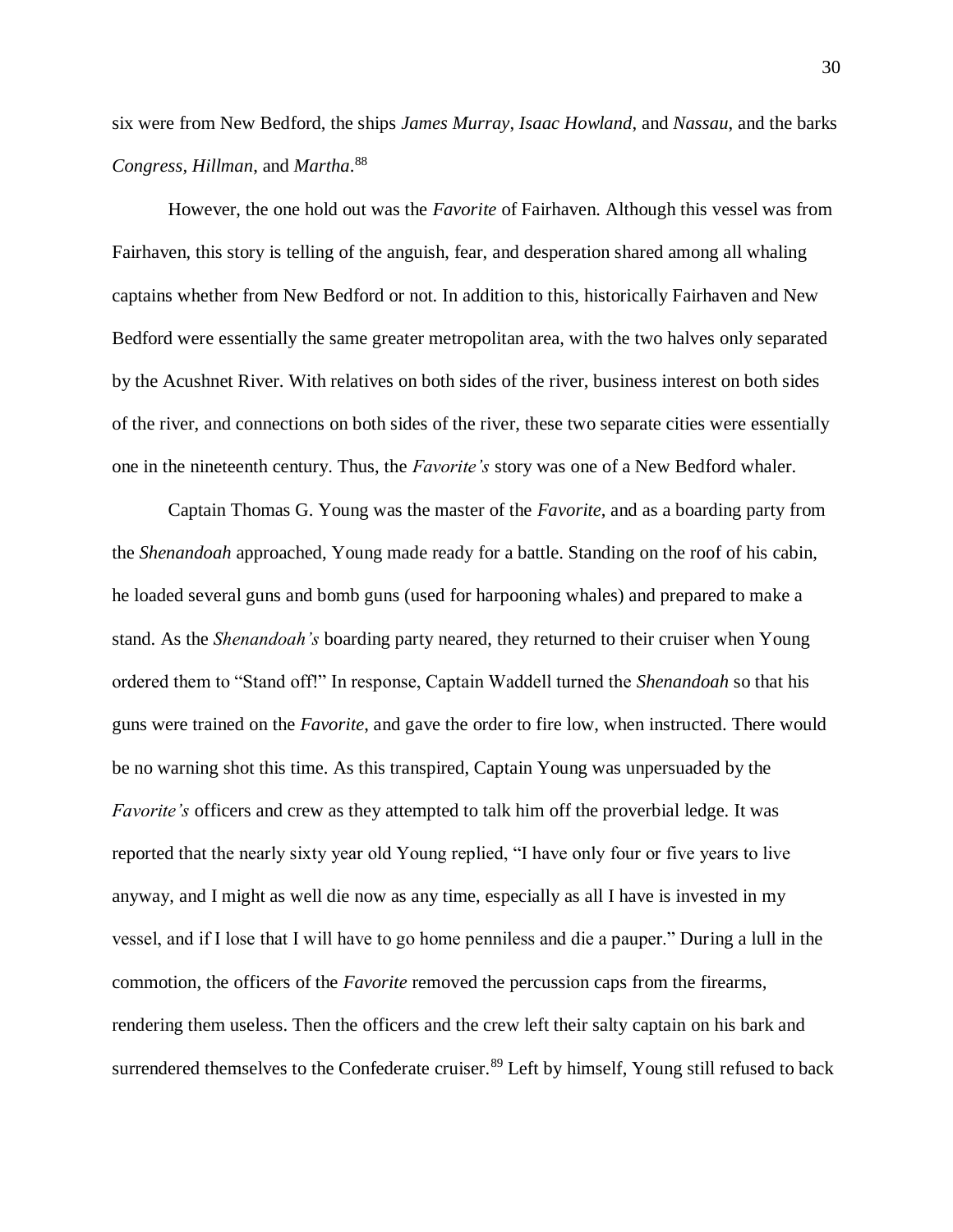down. Upon being ordered to lower his colors by a Confederate officer, Young responded, "I'll see you damned first." When advised that the *Shenandoah* would open fire, Young yelled back, "Blow away my buck, but may I be eternally blasted if I haul down that flag for any cussed Confederate pirate that ever floated." However, when Young went to set off one of the bomb guns, it failed to fire because of the missing percussion caps. Finally, Young realized his last stand was hopeless and he surrendered to the Confederates.<sup>90</sup>

Although Young's defiant stand was far from the norm with whaling captains, his story does show the desperation that many of them felt. Young's heroic quote of, "if I lose that [ship] I will have to go home penniless and die a pauper," first appeared in the article, "The Man who Defied Waddell the Pirate," in the *Whalemen's Shipping List* on September 26, 1865.<sup>91</sup> This quote symbolized the fears of many whaling merchants. If they lost their ships, a lifetime worth of investments would be gone. Hopefully, when they returned, insurance would pay for the vessel, but it rarely covered the product and materials lost. And with what money they had left, it was unlikely they would reinvest in the industry. The whaling business was tanking and there were much safer investments to be made in textile factories. But for those like Young, who had everything invested in perhaps one or two ships, the fate of death might have seemed preferable to life of destitution. Even the stoutest Yankee whalers, who had lived through equatorial storms, and the crushing ice of the Arctic feared meeting Young's fate, and this article in the *Whalemen's Shipping List* clearly emblemized that fear.

This fateful day, June 28, 1865, was the single most destructive day in New Bedford's whaling history. Out of the ten total ships captured, seven were from New Bedford, and the *Favorite,* from Fairhaven, was in essence from New Bedford too. This brings the total to eight New Bedford vessels destroyed that day. The *Shenandoah* burned \$340,563 of total value, and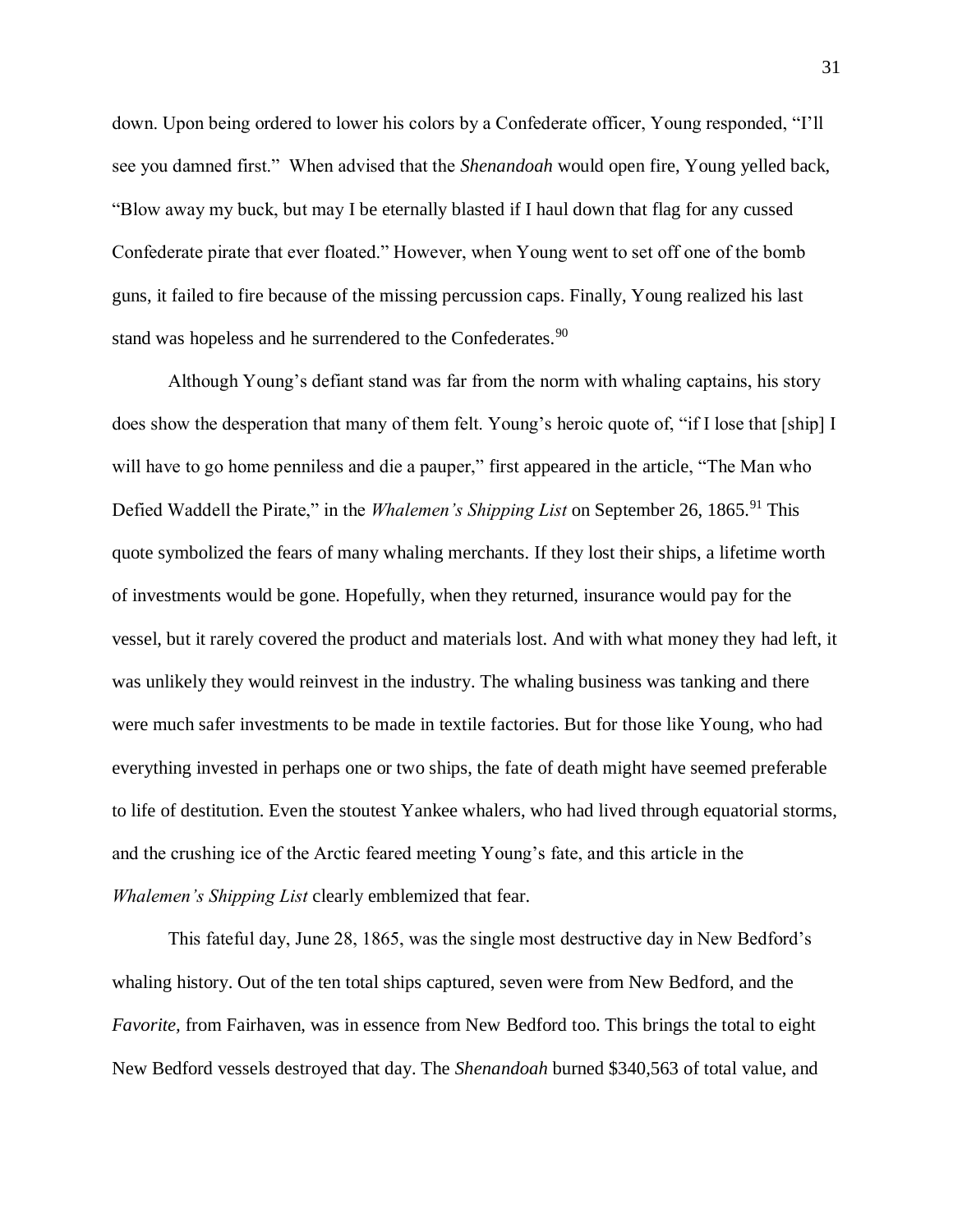bonded one vessel for \$37,000. Thus, the total price tag for the city of New Bedford for this one day was over \$370,000, more value than the *Alabama* destroyed in its entire cruise.<sup>92</sup> This was the final legacy of the feared Confederate steamer, as Waddell soon decided it was most propitious to return to England, fearing that the war was over. The *Shenandoah's* days of commerce raiding were over.

From the Confederate perspective, this cruise was a complete success, but from the Union side, it was a complete disaster. In total, the *Shenandoah* captured thirty-eight ships, destroyed thirty-four of them, and bonded the other four. Of these thirty-eight, twenty-five were whaleships, and of this number, twenty-one were from New Bedford. The cruiser destroyed well over 1.1 million dollars worth of value, and \$752,692 of this was in burned New Bedford whalers. In addition, \$123,000 worth of bonded New Bedford vessels brought their total destruction inflicted upon the city's industry to  $$875,692.<sup>93</sup>$  This was a stifling blow to the industry. Just the actions of the *Shenandoah* diminished New Bedford's whaling fleet by nearly one quarter of the total vessels. This left many in New Bedford disheartened and lost. The *Republican Standard* bemoaned the navy's failure to protect the industry, complaining, "It seems that there has been gross negligence on the part of the government, in leaving so important of a branch of national industry and so much property without adequate protection."<sup>94</sup> Undoubtedly, most of the city's inhabitants shared these sentiments, condemning the federal government for its inaction. But no matter how much they accused the government of negligence, it was too late. The disaster very few saw coming was complete, and the industry never recovered its former glory. In this, the Confederates succeeded. This did not end the war in their favor, but it did destroy the gold mine of their mortal enemies.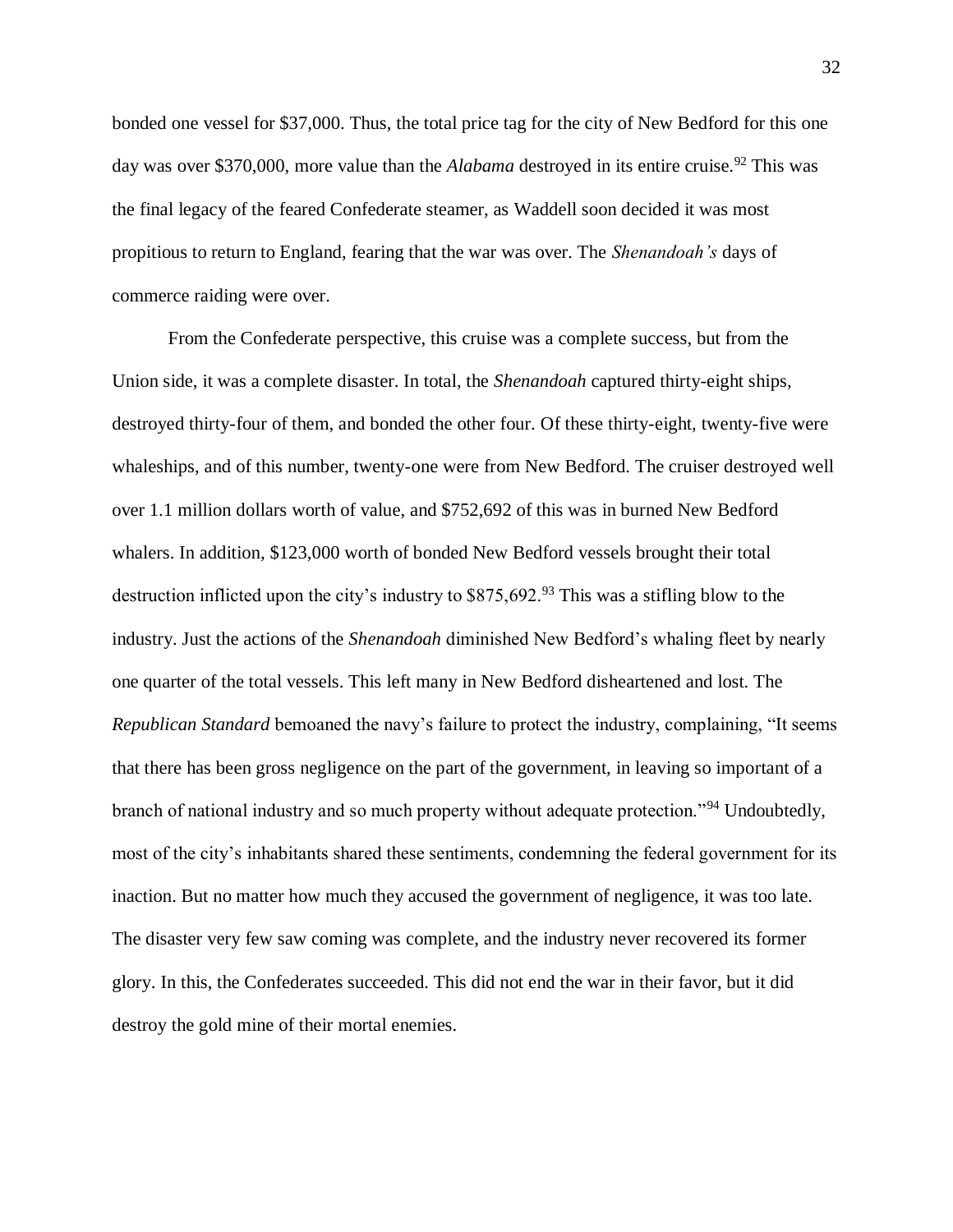However, this was nothing new for New Bedford's whaling industry. Following the American Revolution and the War of 1812, the industry had been on the breaking point. With the fleet almost completely dissolved, the industry rebuilt itself and grew larger than ever before. In fact, it was after the War of 1812, that the industry began its massive surge to its climax in the 1850s. Many merchants thought this would be no different. However, time proved this assumption to be false. The industry never rebuilt after this decline. As historian Eric Dolan remarked, "The dissolution of the American whaling industry would be further accelerated… [and] that would soon render the Yankee whaleship a historical relic."<sup>95</sup>

In all, the CSS *Sumter, Alabama*, and *Shenandoah* captured thirty New Bedford whaling vessels, costing the merchants of that city approximately  $$1,093,692$ .<sup>96</sup> In modern dollars this equates to well over 15 million dollars. This massive economic blow happened at the wrong time. Perhaps, if the American Civil War happened a decade earlier, the industry might have been able to rebuild, but happening when it did, the war only accelerated the perfect storm of forces which ultimately destroyed the industry. Other factors which created this perfect storm included the discovery of petroleum by Pennsylvania farmers in 1859. This cheaper alternative to whale oil made the capturing of the great leviathan less lucrative. The Industrial Revolution also changed American society so much that by the mid-nineteenth century, the whaling industry seemed less appealing to investors in comparison to textile mills. Another factor was that New World whaling merchants failed to adapt to the modernizing of the industry, and thus stood little chance against the modernized fleets of Great Britain and Norway. Finally, the Arctic disasters of the 1870s destroyed over two dozen more New Bedford whalers and damaged the industry even further.<sup>97</sup>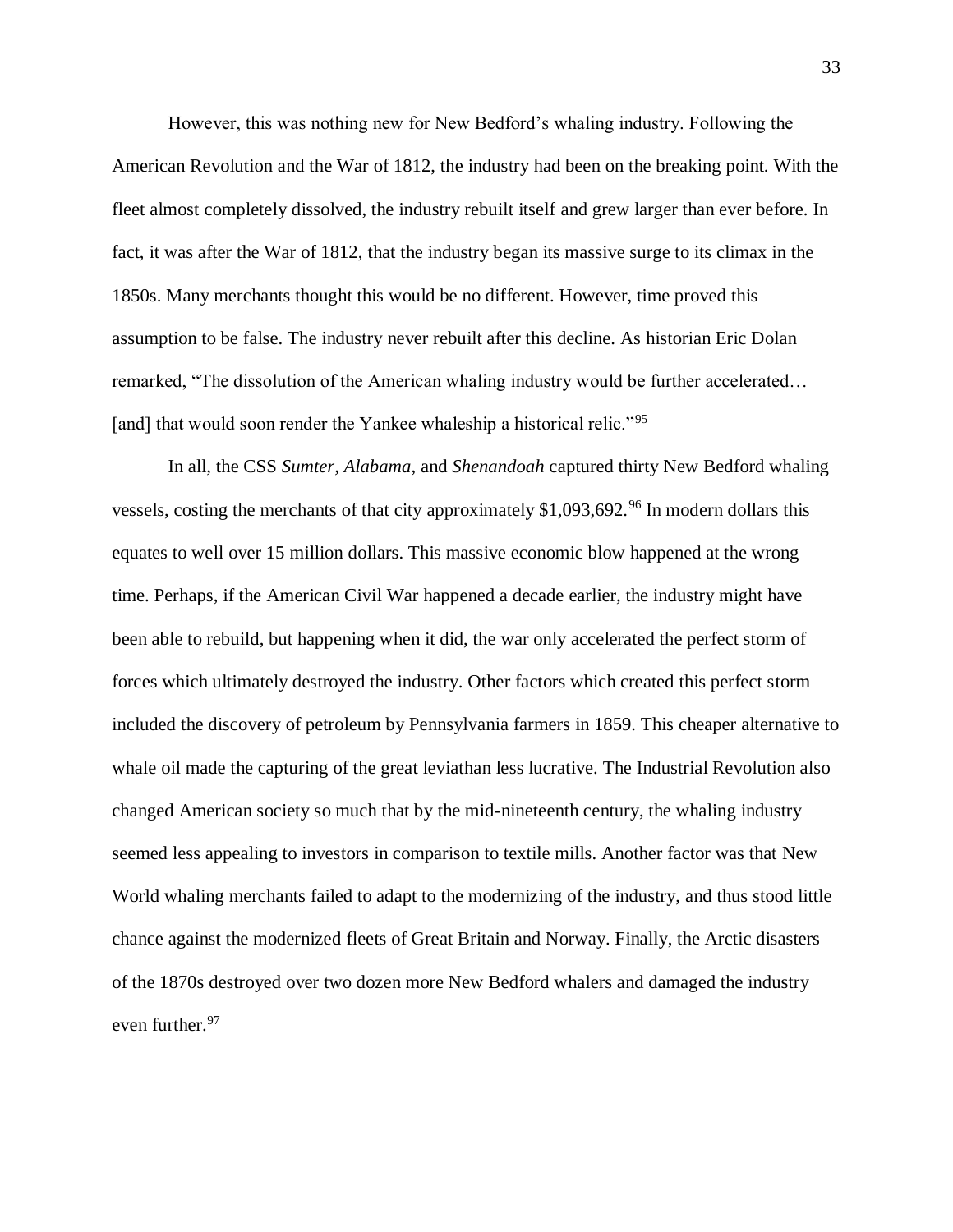The War Between the States did not lead to the immediate destruction of the industry. It was not until the early 1920s when the last square-rigged whaling vessel left New Bedford, and this was well over a half a century after the war. However, this was one of the first of many events which combined to create the perfect storm which destroyed the industry. The war reduced the fleet down to nearly half its former size and diverted much needed capital away from the industry. Insurance rates soared cutting down on profit margins. As the industry became less lucrative the economy deflated even more. As a result, whaling never recovered and was well on its way to extinction. Thus, when Captain Young of the *Favorite* made his stand against the *Shenandoah* on that June afternoon in 1865, his stand held symbolic meaning. As defiant as the merchants were in resisting the ultimate end, they could not win their fight. Time proved to be against them, and just like Young, ultimately New Bedford's industry was forced to surrender to the overwhelming power of fate.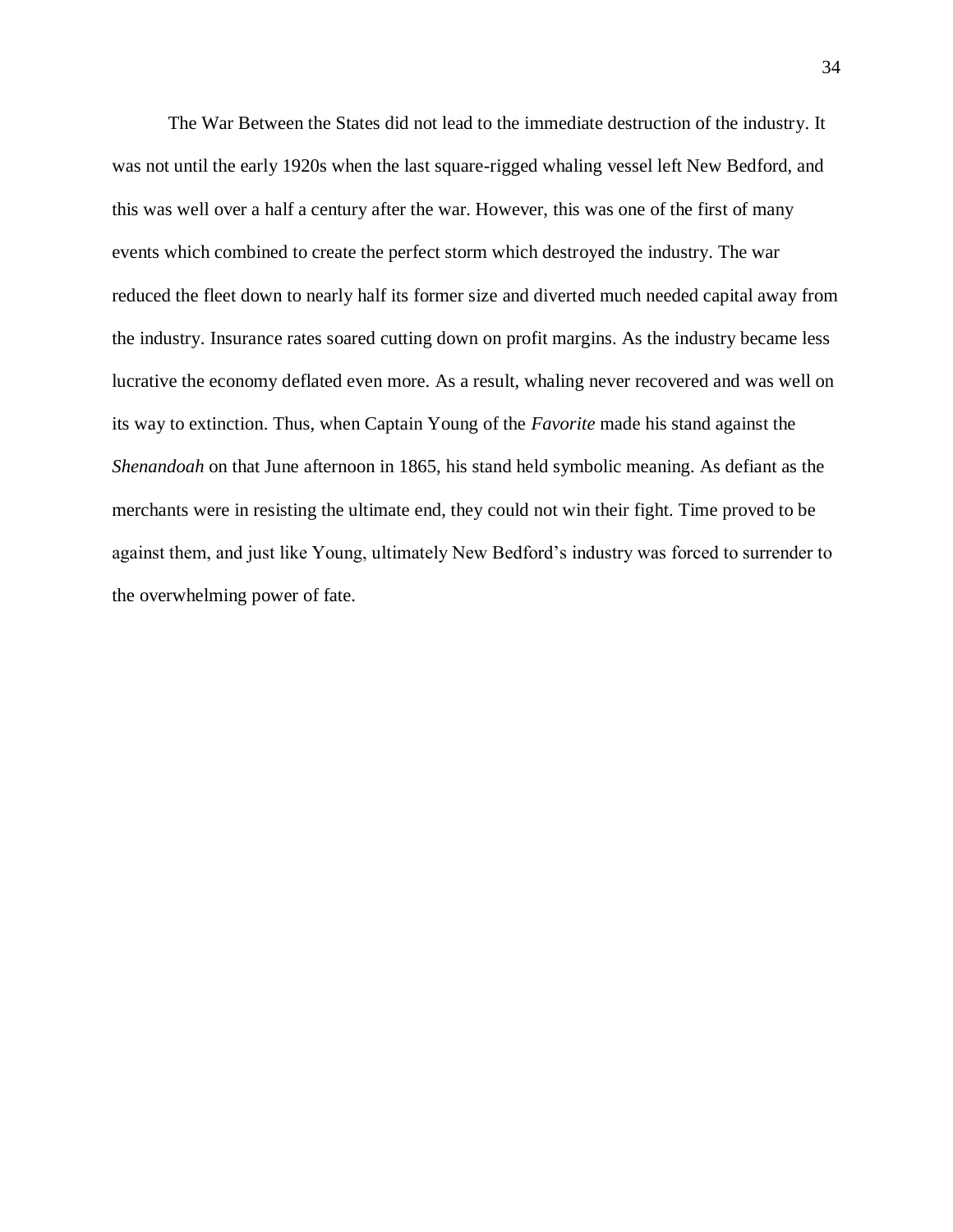**Notes** 

 $\overline{\phantom{a}}$ 

<sup>1</sup> "The Man who Defied Waddell the Pirate," *Whalemen's Shipping List*, September 26, 1865.

<sup>2</sup> Christine Arato and Patrick Eleey, *Safely Moored at Last: Cultural Landscape Report for New Bedford Whaling National Historical Park* (Boston: Olmsted Center for Landscape Preservation, 1998), 2.

<sup>3</sup> Arato and Eleey, *Safely Moored at Last*, 7.

<sup>4</sup> Arato and Eleey, *Safely Moored at Last*, 7.

<sup>5</sup> Troy Harmon, *Power Distorted Plantation Relationships; Leaving Them Empty, (Gettysburg:* Gettysburg National Military Park, 2016), Lecture.

<sup>6</sup> Lee Blake, *New Bedford's Underground Railroad*, (New Bedford: New Bedford Civil War Round Table, 2014), Lecture.

<sup>7</sup> Kathryn Grover, *Fugitive's Gibraltar*, (Amherst: UMASS Press, 2001), 55.

8 James McPherson, *War on the Waters: The Union and Confederate Navies, 1861-1865*, (Chapel Hill: University of North Carolina Press, 2012), 20.

<sup>9</sup> McPherson, *War on the Waters*, 21.

<sup>10</sup> James Russel Soley, *The Blockade and the Cruisers, The Navy in the Civil War*, Volume 1, (New York: Charles Scribner's Sons, 1881-1883), Reprint (Weider History Group, 2009), 26.

<sup>11</sup> McPherson, *War on the Waters*, 25.

<sup>12</sup> W. Craig Gaines, *Encyclopedia of Civil War Shipwrecks*, (Baton Rouge: Louisiana State University Press, 2008), 35.

<sup>13</sup> Gaines, *Encyclopedia of Civil War Shipwrecks*, 128.

*<sup>14</sup> Whalemen's Shipping Lists*, 4/23/1861.

<sup>15</sup> *Whalemen's Shipping Lists*, 4/23/1861.

<sup>16</sup> United States Government, *Official Records of the Union and Confederate Navies in the War of the Rebellion*, Series 1, Volume 1: The Operations of the Cruisers, (Washington: Government Printing Office, 1894), republished, (Ithaca: Cornell University Library), 818.

<sup>17</sup> Soley, *The Blockade and the Cruisers*, 170.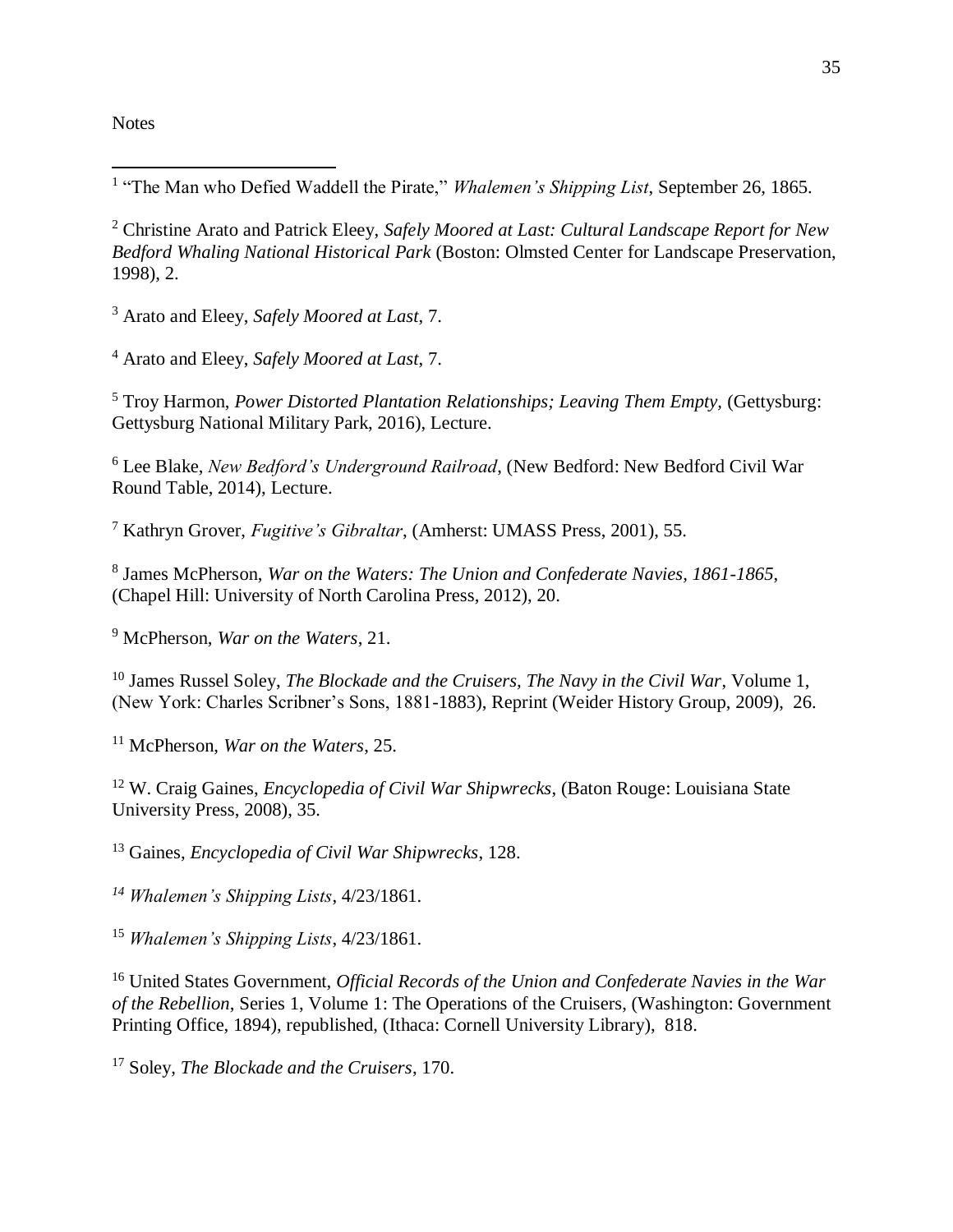United States Government, *Official Records of the Union and Confederate Navies*, V.1, 818.

*Whalemen's Shipping List*, 4/30/1861.

 $\overline{\phantom{a}}$ 

*Whalemen's Shipping List*, 5/28/1861.

 Earl F. Mulderink III, *New Bedford's Civil War*, (New York: Fordham University Press, 2012), 139.

 Raphael Semmes, *Service Afloat, or The Remarkable Career of the Confederate Cruiser Sumter and Alabama during the War Between the States,* (London: Sampson, Low, Marston, Searle, and Rivington Co., 1887), 105.

 Eric Jay Dolin, *Leviathan: The History of Whaling in America*, (New York: W. W. Norton & Company, 2007), 316.

Semmes, *Service Afloat,* 275.

United States Government, *Official Records of the Union and Confederate Navies*, V.1, 744.

*Whalemen's Shipping List*, 8/1861.

Semmes, *Service Afloat,* 421.

Dolin, *Leviathan*, 317.

Semmes, *Service Afloat*, 421.

- Semmes, *Service Afloat*, 421-2.
- Semmes, *Service Afloat*, 424.

United States Government, *Official Records of the Union and Confederate Navies,* V.1, 780.

Semmes, *Service Afloat*, 431-2.

 United States Government, *Official Records of the Union and Confederate Navies in the War of Rebellion*, Series 1, Volume 3: The Operations of the Cruisers, (Washington: Government Printing Office, 1896), republished, (Ithaca: Cornell University Library), 678.

Semmes, *Service Afloat*, 432-3.

New Bedford, *Republican Standard*, 8/31/1865.

 Raphael Semmes, *Memoirs of Service Afloat during the War Between the States*, (Baltimore: Kelley, Piet, & Co., 1869), 611.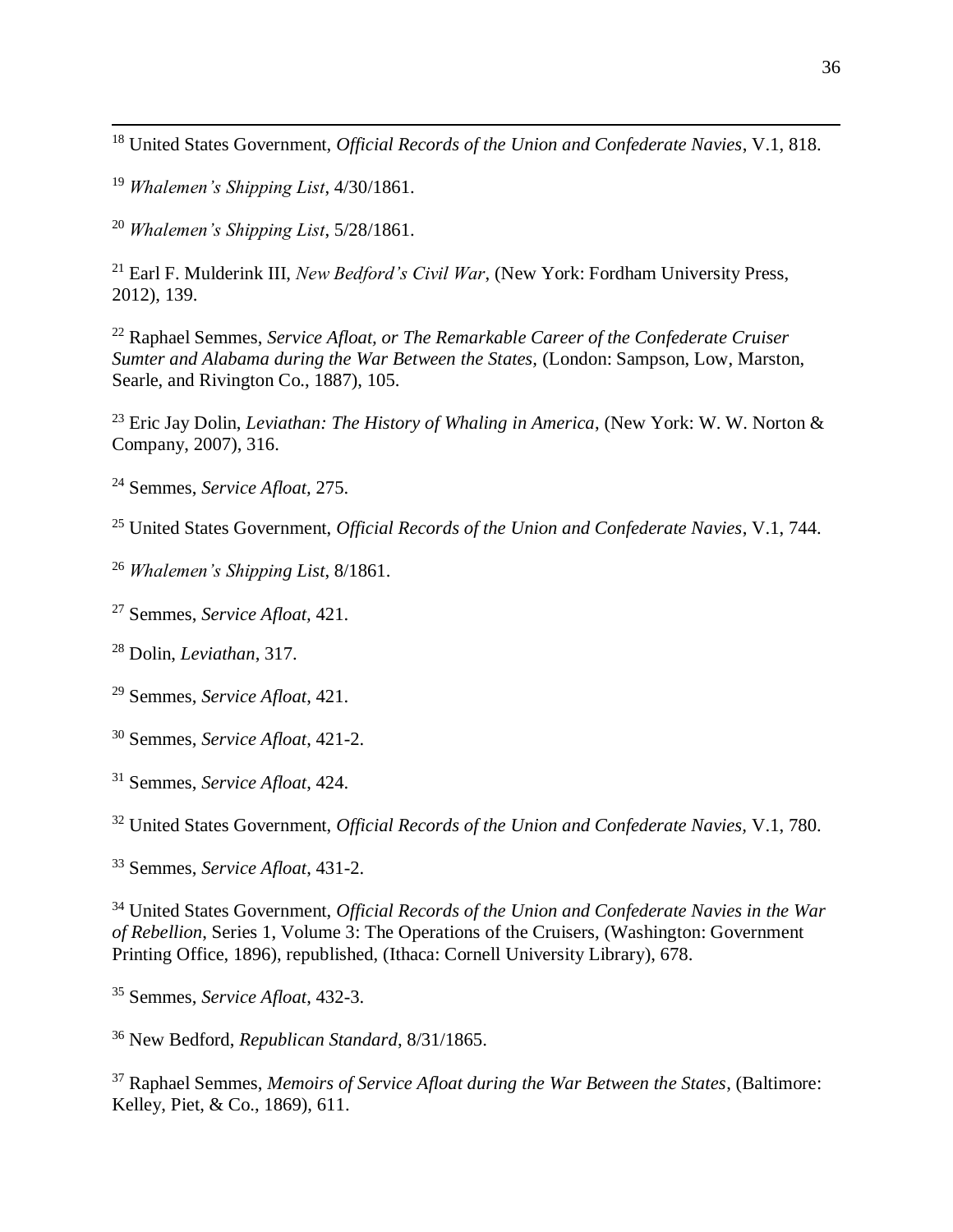United States Government, *Official Records of the Union and Confederate Navies*, V.3, 678. Semmes, *Service Afloat*, 439-40.

United States Government, *Official Records of the Union and Confederate Navies*, V.3, 678.

Semmes, *Service Afloat*, 442.

 $\overline{\phantom{a}}$ 

- United States Government, *Official Records of the Union and Confederate Navies*, V.3, 678.
- United States Government, *Official Records of the Union and Confederate Navies*, V.3, 678.
- United States Government, *Official Records of the Union and Confederate Navies*, V.3, 678.

Mulderink, *New Bedford's Civil War,* 148.

Semmes, *Service Afloat*, 446.

- Semmes, *Service Afloat*, 447.
- Semmes, *Service Afloat*, 493.

 United States Government, *Official Records of the Union and Confederate Navies*, V.3, 678. Semmes, *Service Afloat*, 603.

United States Government, *Official Records of the Union and Confederate Navies*, V.3, 679.

Semmes, *Service Afloat*, 611.

United States Government, *Official Records of the Union and Confederate Navies*, V.3, 679.

Semmes, *Service Afloat*, 611.

United States Government, *Official Records of the Union and Confederate Navies*, V.3, 681.

United States Government, *Official Records of the Union and Confederate Navies*, V.3, 678-9.

Semmes, *Service Afloat*, 449.

*Whalemen's Shipping List,* 1/1/1861 compared to *Whalemen's Shipping List,* 12/22/1863.

 Thomas Chaffin, *Sea of Grey: The Around-the-World Odyssey of the Confederate Raider Shenandoah*, (New York: Hill & Wang, 2006), 56-8.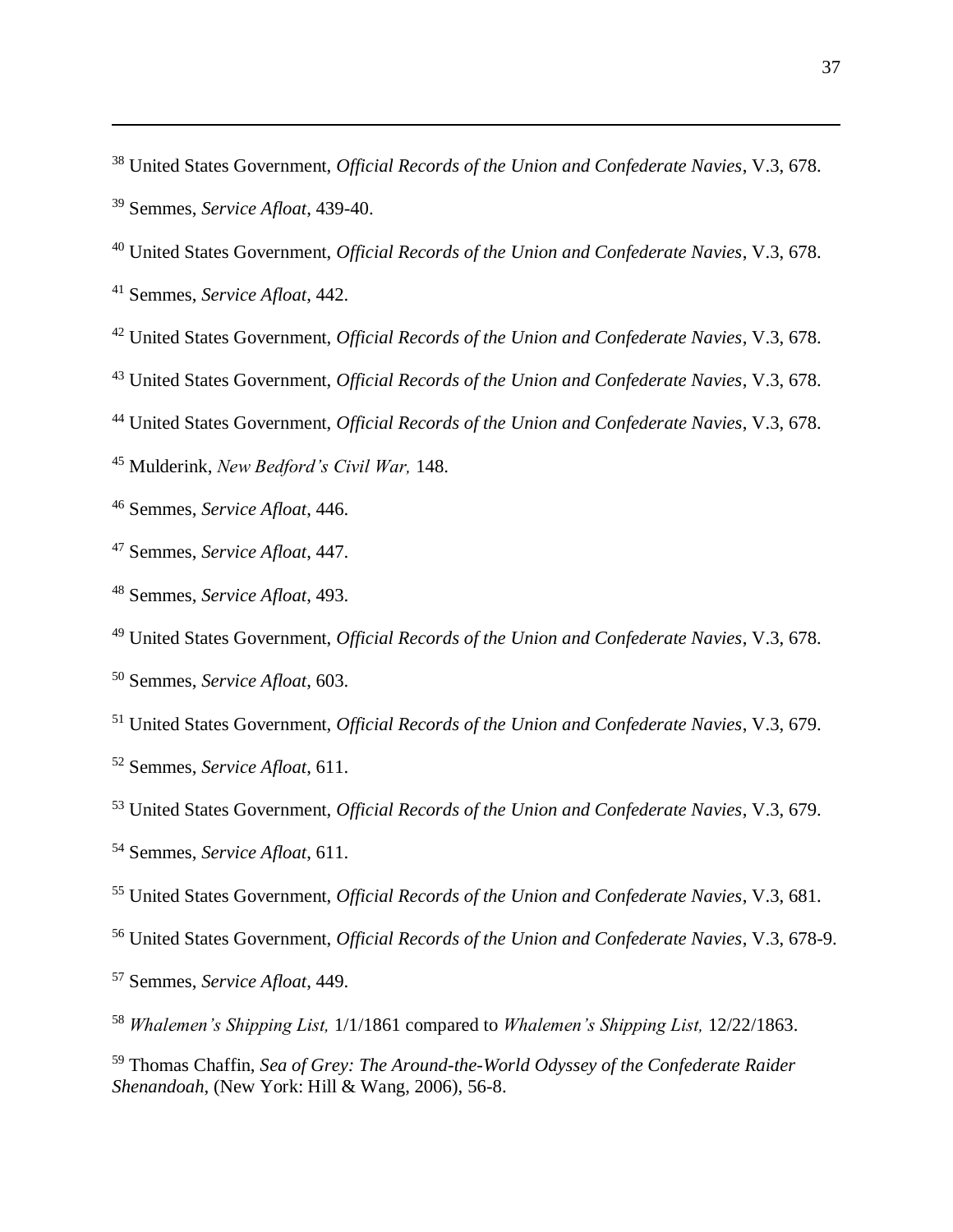United States Government, *Official Records of the Union and Confederate Navies*, V.3, 749.

Semmes, *Service Afloat*, 421.

 $\overline{\phantom{a}}$ 

 "Destruction of Bark Edward of this Port by Rebel Pirate," *Whalemen's Shipping List*, 3/7/1865.

 James I. Waddell*, C.S.S. Shenandoah: The Memoirs of Lieutenant Commanding James I. Waddell*, ed. James D. Horan, (New York: Crown Publishers, Inc., 1960), 121.

United States Government, *Official Records of the Union and Confederate Navies*, V.3, 792.

Chaffin, *Sea of Grey*, 117.

*Whalemen's Shipping List*, 3/7/1865.

United States Government, *Official Records of the Union and Confederate Navies*, V.3, 792.

 Cornelius E. Hunt, *The Shenandoah, or the Last Confederate Cruiser*, (New York: G. W. Carleton & Co., 1867), 68-9.

United States Government, *Official Records of the Union and Confederate Navies*, V.3, 792.

Waddell, *C.S.S. Shenandoah*, 145.

Arato and Eleey, *Safely Moored at Last*, 32.

Waddell, *C.S.S. Shenandoah*, 157-8.

Hunt, *The Shenandoah*, 74-6.

Waddell, *C.S.S. Shenandoah*, 158.

New Bedford, *Republican Standard*, 8/24/1865

Mulderink, *New Bedford's Civil War*, 155.

Dolin, *Leviathan,* 333.

Waddell, *C.S.S. Shenandoah*, 164-6.

 John Thompson Mason, *John Mason Journal,* Part 4 (Richmond: Museum of the Confederacy, 1865), 4/26/1865.

Hunt, *The Shenandoah*, 83.